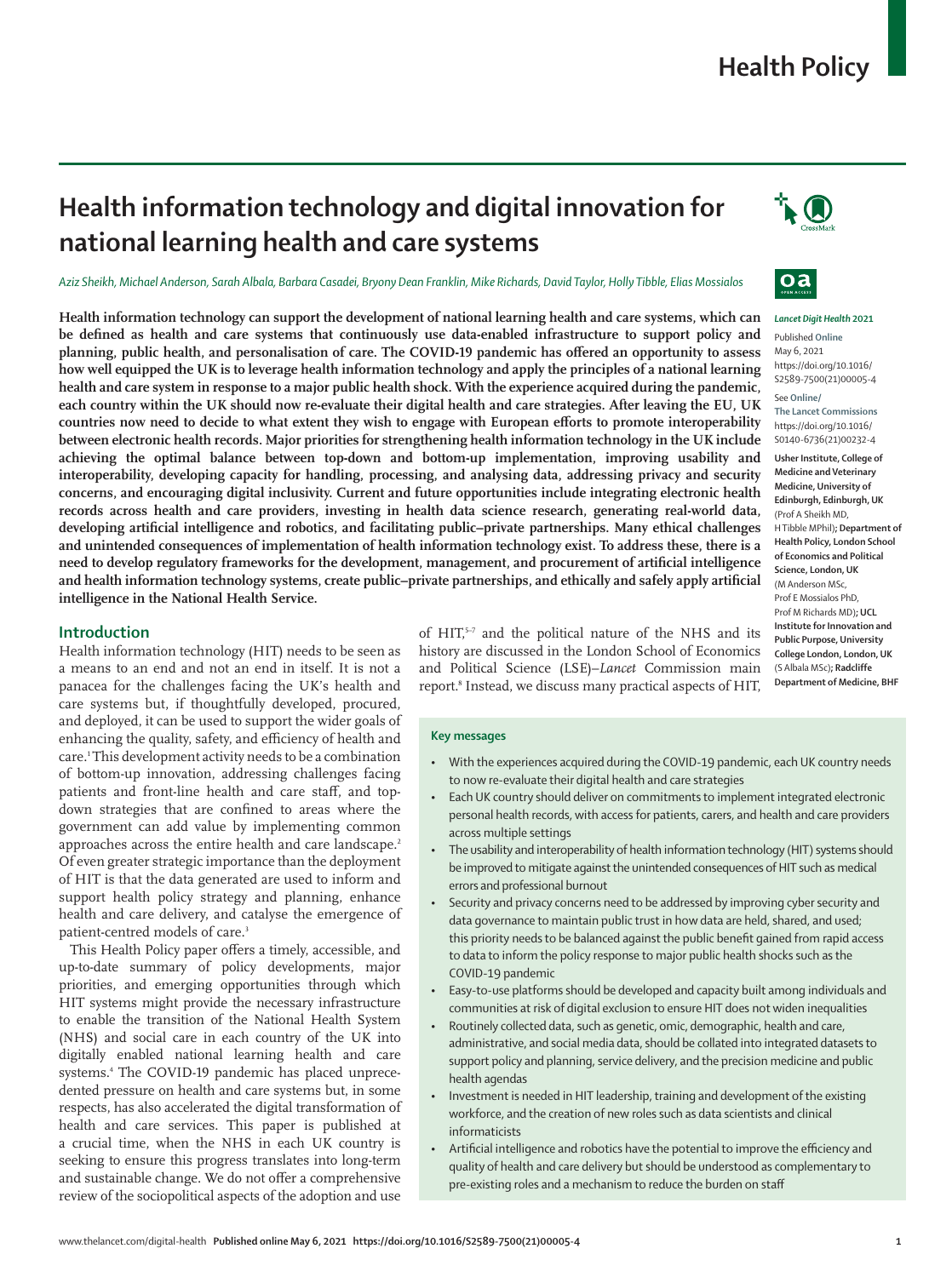**Centre for Research Excellence, NIHR Biomedical Research Centre, John Radcliffe Hospital, University of Oxford, Oxford, UK** (Prof B Casadei FMedSci)**; UCL School of Pharmacy, University College London, London, UK**  (Prof B D Franklin PhD, Prof D Taylor BSc)**; NIHR Imperial Patient Safety Translational Research Centre, Imperial College Healthcare NHS Trust, London, UK** (Prof B D Franklin)**; The Health Foundation, London, UK** (Prof M Richards)**; Institute of Global Health Innovation, Imperial College London, London, UK** (Prof E Mossialos)

Correspondence to: Prof Aziz Sheikh, Usher Institute, College of Medicine and Veterinary Medicine, University of Edinburgh, Edinburgh EH16 4UX, UK **aziz.sheikh@ed.ac.uk**

such as improving usability and interoperability, handling, processing, and analysing data, and addressing privacy and security concerns. Although we predominantly focus on the UK, we believe our analysis will be of interest to international policy makers who might seek to gain insights from the relative successes and failures of the UK approach to strengthening HIT and apply these insights to their own country context. This paper will also be of interest for health-care professionals and patients, many of whom advocate for improved access to an interoperable and usable electronic health record (EHR) as a key enabler to improving patient experiences and quality of care.

The concept of a learning health system can be understood as the use of data-enabled infrastructure to support policy and planning, public health, and personalisation of care.<sup>9,10</sup> This system involves a continuous cyclical process, whereby data are converted to knowledge, knowledge is translated into practice, and changes in practice generate more data.<sup>11</sup> HIT is a key enabler of a learning health system, by contributing to the generation, integration, processing, and interpretation of data generated from multiple sources, including EHRs, the government, disease surveillance, patients, and clinical research, which can support health and care policy and planning. Throughout this paper, we use EHRs to refer to any type of software that captures and electronically stores patient information; electronic personal health records (PHRs) refer to EHRs that are accessible to patients. We begin by discussing how the UK has leveraged HIT in response to the COVID-19 pandemic and then focus on the major priorities and opportunities to strengthen HIT across the UK.

## **Leveraging HIT in response to the COVID-19 pandemic**

During the pandemic, the UK has had mixed success in repurposing and developing existing HIT—for example, for the rapid increase in remote consultations to minimise transmission of infection, in efforts to develop mobile applications to monitor the spread of disease, and in the development of shielded patient lists to issue guidance to vulnerable populations. We discuss these developments while also acknowledging barriers that restricted the ability of the UK to maximise the use of HIT for policy and planning, public health, and personalisation of care.

To protect patients and prevent the transmission of SARS-CoV-2, access to primary care services across the UK rapidly transformed to a system whereby patients were triaged by telephone or a structured online form to receive either a video, telephone, or face-to-face consultation. In a matter of weeks, this transition successfully fulfilled a long-term goal of NHS England to provide a so-called digital-first offer for primary care services.<sup>12</sup> Data reported by NHS England indicated that, during the height of the pandemic, around 85% of consultations were done remotely and 95% of general practitioner

(GP) practices had successfully implemented video consultation capability.13 Similar to primary care, many secondary care providers scaled up their capability to provide telephone and video teleconsultations.<sup>14</sup> The effects of these striking transformations in patient access, experience, and outcomes are yet to be fully evaluated. The pre-existing evidence to support the use of video and telephone consultations is mixed. There are potential advantages as some patients might prefer to access health-care services in this manner,<sup>15</sup> but other studies suggest that telephone and video consultations are only suitable for some presentations and might not necessarily save costs.16,17 Although comprehensive guidelines specific to COVID-19 were made available,<sup>18</sup> the scarcity of available and appropriate audiovisual infrastructure and software, and corresponding training,<sup>19</sup> required the NHS to recommend the use of any proprietary software that health-care providers were comfortable with,<sup>20</sup> rather than a consistent and verifiably secure service.

Like many other countries, the UK emphasised the potential of mobile applications to supplement efforts to monitor the spread of SARS-CoV-2, facilitate contact tracing, and issue self-isolation recommendations.<sup>21</sup> The UK had early success with the launch of the COVID-19 Symptom Study application, which was also launched in the USA. In the first month, 2·5 million UK individuals completed the surveys, which facilitated the early detection of previously unknown symptoms, such as a loss of taste and smell.<sup>22,23</sup> This information was quickly relayed to the public, encouraging individuals with such symptoms to self-isolate.<sup>24</sup> The UK has had less success in developing a mobile application for the purposes of automated contract tracing. The NHS spent many months developing an in-house mobile application that, after being trialled on the Isle of Wight, had several flaws, such as inadequate ability to detect iPhones, poor interoperability, and incorrect notifications.<sup>25</sup> Concerns were also raised about privacy safeguards, as the UK Government intended to retain information within a central database.<sup>26</sup> Ultimately, the UK Government abandoned its attempts to develop its own mobile application in mid-June, 2020, in favour of a decentralised approach developed by Google and Apple.<sup>27</sup>

Despite having many extensive health-care datasets across primary and secondary care, the UK has struggled to maximise the use of these assets to improve policy and planning. To protect the most vulnerable during the pandemic, each UK country drew up shielded patient lists to contact individuals to recommend complete shielding.<sup>28</sup> Criteria agreed upon by expert opinion from the four UK Chief Medical Officers were used to develop algorithms that identified individuals using datasets collated from hospital admissions, primary care EHRs, and prescription records.29 These criteria notably omitted people older than 70 years, despite increasing age arguably being the most important predictor of increased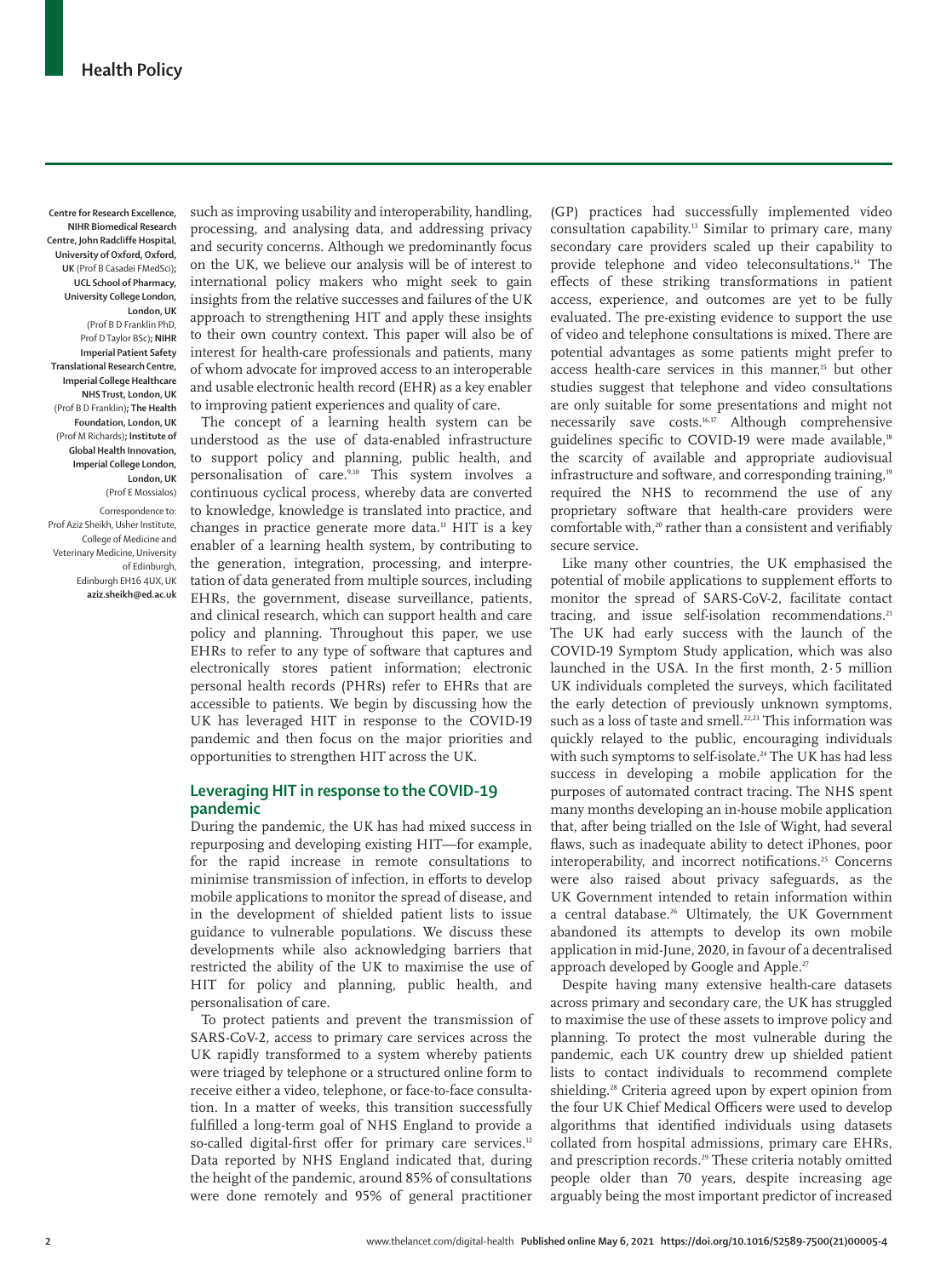mortality.30 Other absent conditions, such as use of renal dialysis, have been subsequently added.<sup>31</sup> Many datasets included out-of-date information and thus excluded the most recently diagnosed individuals or did not include crucial information, such as on patients receiving chemotherapy for cancer.<sup>32</sup> The reliability of these datasets have been hampered by ongoing challenges in getting data to flow in real time, despite several stalled projects that aimed to address these issues after the 2009 influenza pandemic being re-initiated at the start of the COVID-19 pandemic.<sup>33,34</sup> Specialist medical societies, such as the British Society for Rheumatology, were recruited to assist in finding and contacting further individuals.<sup>35</sup> GPs and hospital consultants were also required to manually verify patient lists, which frequently required amendments.<sup>36</sup> By the nature of this process, many individuals who should have been notified were not and vice versa. Adding to the confusion, some individuals who had been initially flagged as vulnerable were later told they were no longer on the shielded patient lists,<sup>37</sup> excluding them from some benefits such as government food parcels. Work is currently underway to develop a data-driven, evidence-based algorithm to identify individuals at greatest risk of COVID-19 morbidity and mortality.38

# **Major priorities for UK HIT**

In the years before the COVID-19 pandemic, all four UK countries published strategies that committed to strengthen the implementation of HIT. In 2015, Wales published Informed Health and Care—A Digital Health and Social Care Strategy for Wales*.* 39 Wales is positioned to become the first UK country to offer a patientcontrolled PHR to all citizens, using a privately developed platform known as Patient Knows Best. This platform began in 2017 with access provided to all patients aged 16–24 years with diabetes.<sup>40</sup> In 2016, Northern Ireland published eHealth and Care Strategy<sup>41</sup> and is investing in a single digital health record known as ENCOMPASS, which is expected to be fully implemented by 2025.<sup>42</sup> In 2018, Scotland published Scotland's Digital Health and Care Strategy: Enabling, Connecting and Empowering<sup>43</sup> and announced its plan to consolidate its IT systems into a national platform.<sup>44</sup> In England, the Department of Health & Social Care (DHSC) published The Future of Healthcare: Our Vision for Digital, Data and Technology in Health and Care, followed by NHS England publishing the NHS Long-Term Plan in 2019,<sup>45</sup> which included a series of commitments that together outline a pathway to digitally enabled care. The specific commitments contained within each strategy and an overview of the digital health and care landscape across the UK can be found in panel 1. There is consensus among these strategies that UK health and care systems should work towards delivering an electronic PHR accessible for patients across multiple health and care settings. Other common priorities emphasised within these strategies

include investing in HIT infrastructure, workforce development to ensure staff have the right skills to collect, process, and analyse data for policy and planning, strong leadership to foster an open culture for innovation, and improved governance to ensure agreed standards are met. In England, NHSX has been newly established to deliver these commitments and oversee several programme teams, previously under the remit of NHS England and the DHSC, focusing on areas such as artificial intelligence (AI), cyber security, and data transformation and policy.<sup>47</sup>

With the experience acquired during the COVID-19 pandemic, each UK country should now re-evaluate their digital health and care strategies. We argue there are various priorities common to all UK countries that need to be addressed, including achieving the optimal balance between top-down and bottom-up implementation, improving usability and interoperability, handling, processing and analysing data, addressing privacy and security concerns, and encouraging digital inclusivity. These priorities have also been raised in several other prominent reports on HIT.48–51

## **Balancing top-down and bottom-up implementation**

The NHS Long-Term Plan includes the commitment that all providers will achieve a core level of digitisation over the next 5 years, implemented to nationally agreed standards to enable integration with a local health and care record. This integration will be supported by robust, modern IT infrastructure services for hosting, storage, networks, and cyber security.<sup>45</sup> However, many will be wary that too much top-down implementation, as was the case with the National Programme for IT (appendix p 2),<sup>26</sup> will fail to engage with the needs of See Online for appendix local health-care providers and therefore result in an unfeasible agenda that expects too much too quickly. Many stakeholders underestimate the challenges of developing and implementing high-quality, large-scale HIT systems. Effective implementation requires a process of mutual adoption, typically at the local or organisational level, by which technology and work processes become aligned.6 System-level change also requires being responsive to the perspective and needs of multiple stakeholders and the political, regulatory, and sociocultural context of health systems.<sup>52</sup> HIT systems should be understood as complex interventions that need to be managed adaptively to accommodate local contexts.<sup>53</sup> The middle-out approach to implementation, which attempts to balance top-down and bottom-up implementation, might be one solution.<sup>54</sup> It acknowledges that governments and providers have different starting points, goals, and resources. At the earlier stages of development, governments predominantly focus on helping fund local innovation, rather than setting mandates. Once existing systems are in place, there is a role for governments to set standards and introduce incentives to providers to acquire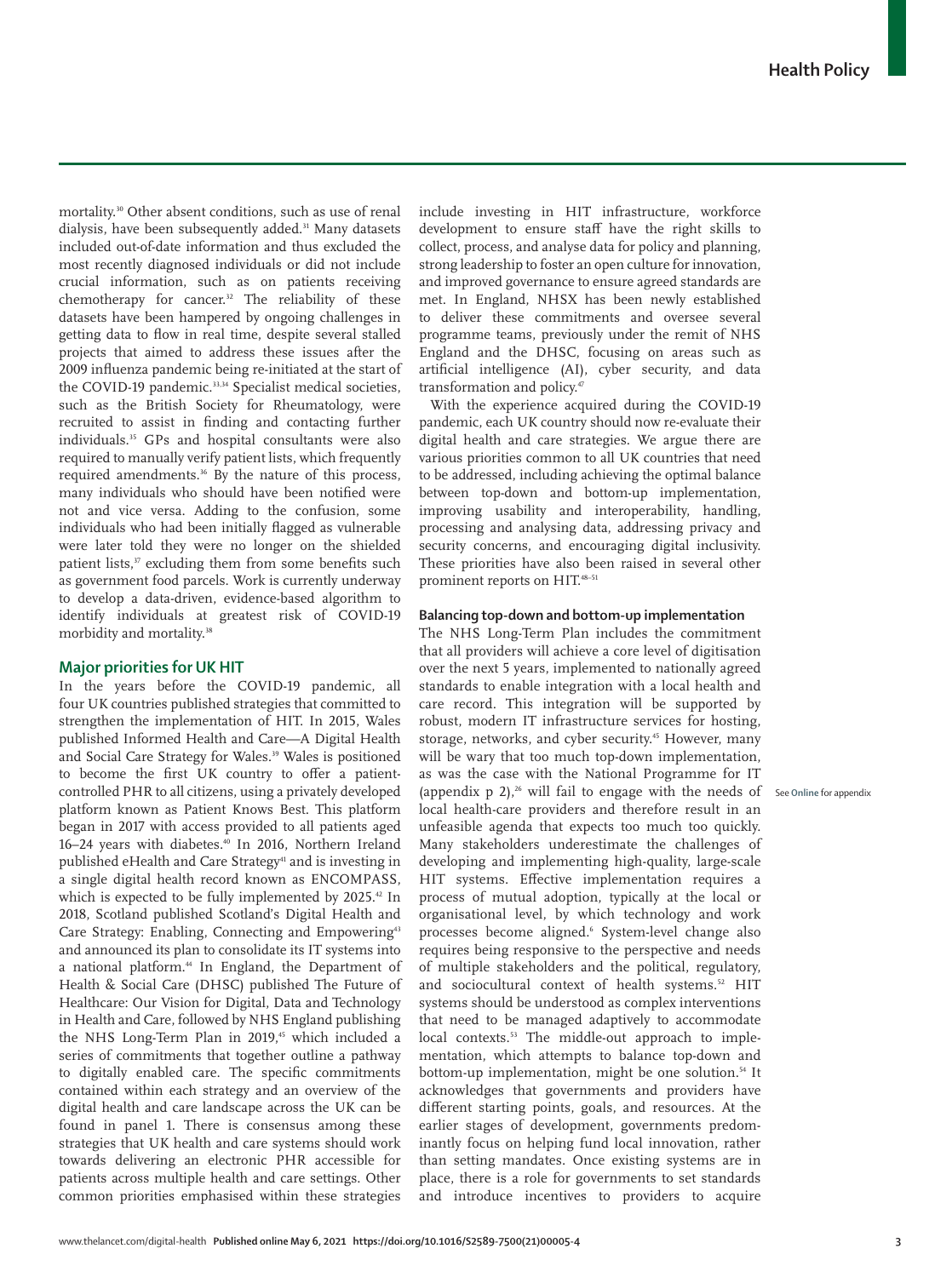#### *Panel 1***: Overview of commitments within UK health and care digital strategies**

#### **NHS England Long-Term Plan (2019)**<sup>45</sup>

- From 2019, all new systems purchased will have to comply with agreed standards, as set out in *The Future of Healthcare*<sup>46</sup>
- By 2021, there will have to be 100% compliance with new mandated cybersecurity standards
- By 2023, a Child Protection Information system including access for general practitioners (GPs) will be implemented
- By 2023, diagnostic imaging networks will enable the rapid transfer of clinical images between health-care providers
- By 2024, the functionality of Summary Care Records will be moved to a Local Health and Care Record, which will allow reminders and alerts to be sent directly to the patient
- By 2024, all women will be able to access their maternity record digitally
- By 2024, every patient will be able to access a GP digitally, and, where appropriate, opt for a virtual outpatient appointment
- By 2024, all providers across acute, community, and mental health settings will be expected to advance to a core level of digitisation to nationally agreed standards

# **UK Department of Health & Social Care's The Future of Healthcare: Our Vision for Digital, Data and Technology in Health and Care (2018)46**

*Infrastructure*

- Put in place the right infrastructure so hospitals, GPs, pharmacies, and community and social care providers can join up care and patients do not have to repeat their medical history or care needs; systems will be able to talk to each other safely and securely, using open standards for data and interoperability, and will be open with people about how their information is used to increase confidence in the legality, safety, and security of the system
- Buy the best technology to ensure staff who work in the health and care system have the technology to help them do their jobs effectively and the National Health System (NHS), social care organisations, and taxpayers get the best value for money

*Digital services*

• Ensure that digital services meet people's needs understand who the users of a system, website, or service are, what they need to do, the problems or frustrations they experience, and what they need from a system, website, or service to achieve their goal

*Innovation*

• Enable health technology and innovation so the cuttingedge technology developed by our thriving healthtechnology economy can be more easily developed and used across the health and social care system; NHS and social care can benefit from world-leading innovation and research

*Skills and culture*

- Develop the right skills and capabilities to support staff and enable leaders to aim for the best outcomes; the right skills are not only digital skills but also the leadership and changemanagement skills needed to iterate and improve processes
- Build an open culture, working with innovators, academics, industry, staff, and the people who use health and care services to deliver better outcomes for everyone, welcoming feedback and seeking constant improvement

## **Scotland's Digital Health and Care Strategy: Enabling, Connecting and Empowering (2018)43**

- By July, 2018, we will establish a national decision making board made up of executive representatives of the Scottish Government, local government, and the NHS, with additional support and advice from industry, academia, and non-governmental organisations
- By 2020, we will have in place clear arrangements to deliver a simplified and consistent national approach for information assurance that will take into account the different needs of users and citizens, and provide clarity around information sharing across health and care
- By the end of 2018, we will have in place a clear national approach to supporting local co-designed service transformation with clearly identified leads
- By September, 2018, NHS Education for Scotland, the Local Government Digital Office (working with COSLA and Health and Social Care Partnerships), and the Scottish Social Services Council will have in place a clear approach to developing the modern workforce and the necessary leadership to drive change
- We will begin work to deliver a Scottish health and care national digital platform, through which relevant real-time data and information from health and care records, and the tools and services they use, are available to those who need it, when they need it, wherever they are, in a secure and safe way
- We will work with eHealth and clinical leads, NHS National Services Scotland, and the Local Government Digital Office (working with COSLA and Health and Social Care Partnerships) to plan and manage the transition process, and will review through our new governance existing projects and investment to ensure best value and alignment to our future direction

#### eHealth and Care Strategy for Northern Ireland (2016)<sup>41</sup>

• Supporting people: provide eHealth services supporting electronic access for everyone; this will include electronic information services, electronic records access, online support and care services, appointment booking, and remote care

(Continues on next page)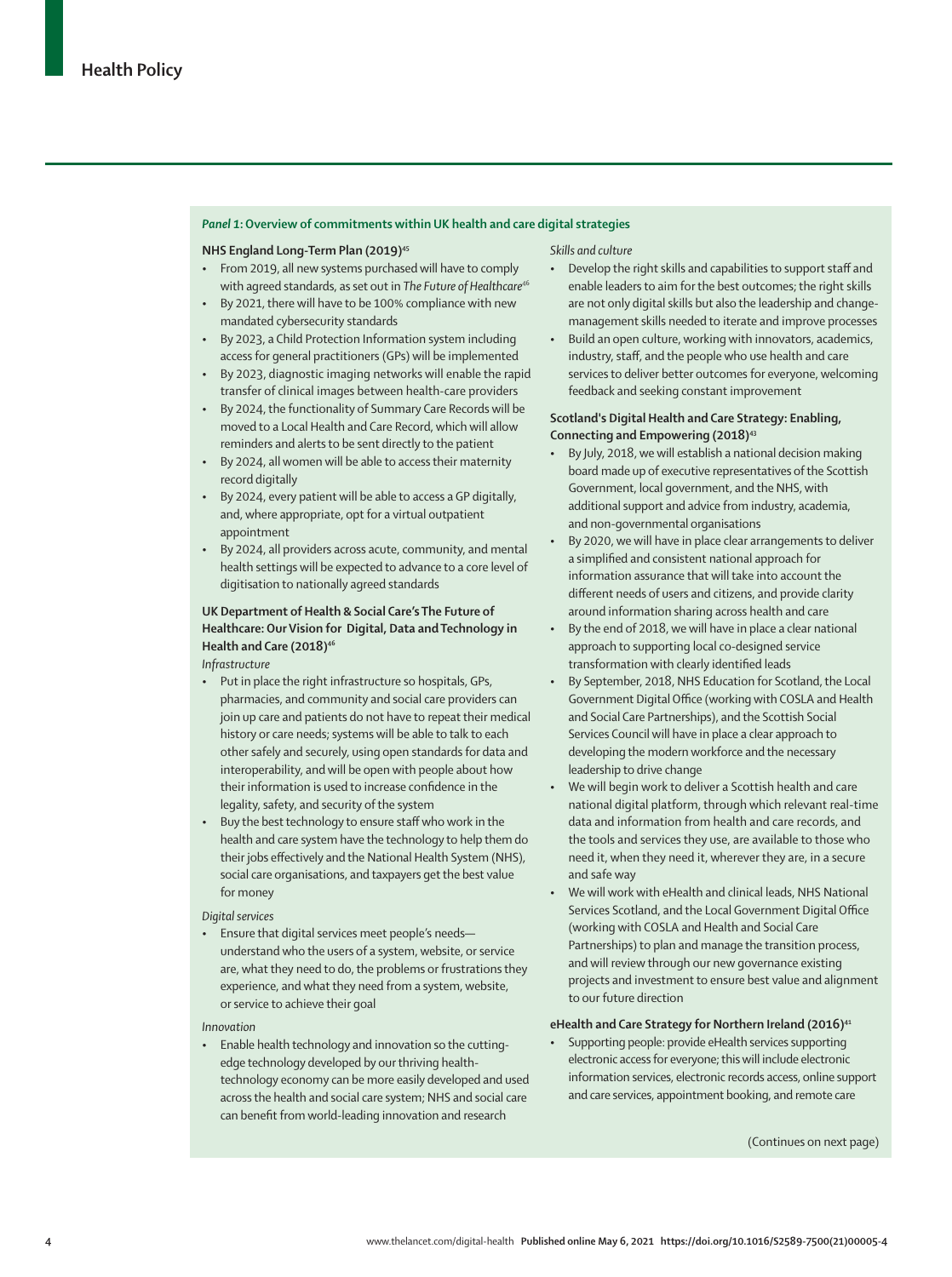## (Panel 1 continued from previous page)

- Sharing information: give care professionals appropriate access to information to improve the speed and quality of their care decisions
- Using information and analytics: develop ways of transforming data and information into knowledge (informatics) that supports care, from being able to suggest personalised preventive care through to supporting population-level health and care planning
- Fostering innovation: work with businesses, colleges, and universities, community and voluntary organisations, other government departments, and international partners to develop uses of eHealth to help improve health and wellbeing, prosperity, and job creation
- Modernising our eHealth infrastructure: maintain a modern, reliable eHealth infrastructure, including investment in supporting, modernising, and replacing key systems, networks, and hardware as needed
- Ensuring good governance: make thinking about eHealth central to planning any changes to health and care services; this is to ensure we are making the most of technical opportunities and the potential for better information flows to support improvements

# **Informed Health and Care—A Digital Health and Social Care**  Strategy for Wales (2015)<sup>39</sup>

*Priorities for early action*

- In 2016, we will establish a programme board with a clear remit to develop the route map to better exploit national and operational data sources and maximise data-analysis skills and services available across health and social care
- In 2016, we will develop a strategy for a digital health collaboration network or ecosystem, which will support skills development, promote access to core systems for partners, and set out a clear deployment pathway for new products
- In 2016, we will publish a set of technical standards and a software development toolkit to open up the national platform, support training, and allow an accredited network of partners to develop applications and solutions; a strategy for new applications will be produced to ensure they can be delivered and deployed quickly
- In 2016, we will produce a technical strategy that will modernise and standardise the infrastructure across health and social care in Wales—to support collaborative

functionally and technically compliant HIT systems, allowing providers to gradually converge upon similar standards, while not setting unrealistic or harmful deadlines that might ultimately hinder adoption. A greater degree of bottom-up implementation can also facilitate valuable opportunities for involvement of patients and health-care professionals in HIT development, which is key to addressing usability issues, being responsive to concerns regarding data privacy and security, and incorporating patient-generated data into electronic PHRs.<sup>55</sup>

working with other public sector bodies and enable open networks and services; it will include the introduction of single sign-on for staff working in clinical environments who rely on multiple systems to carry out their duties, enabling them to use their own devices, where appropriate, and support mobile working; we will also explore the opportunities of cloud computing to support more efficient and cost-effective digital services

*Expectations for NHS organisations and local authorities*

- Embrace the vision, ambitions, and opportunities set out in this strategy; use the local and national planning processes and partnership arrangements that already exist to develop joint delivery plans
- Engage with all stakeholders, particularly local people, service users, and staff, to understand requirements and needs for information and digital solutions
- Develop 3-year, rolling local digital health and social care (DHSC) delivery plans to underpin service change and new workforce models to transform local services
- Agree and align the delivery of local DHSC plans with the national delivery plan developed collectively and in collaboration with NHS Wales Informatics Service
- Ensure the DHSC delivery plans, locally and nationally; address the priorities for early actions identified in this strategy

# *Welsh Government objectives*

- Revise the national planning guidance to reflect the requirements for local and national DHSC delivery plans aligned to the All Wales Capital Health Programme
- Ensure that prudent health-care principles are embedded in the delivery approach to digital health and care across the whole system
- Continue to work proactively with UK and international standards bodies and review governance and infrastructure arrangements for adopting national standards in Wales
- Continue to build partnerships and harness opportunities from close working with European health and social care systems, including greater involvement and use of research and innovation funding programmes
- Work with the NHS, local government, and other partners to develop a strategy for a digital health ecosystem in Wales

## **Usability and interoperability of HIT systems**

All UK countries have highlighted improving usability and interoperability of HIT systems as a priority.<sup>39,41,43,46</sup> Usability can be understood as the extent to which technology can be used efficiently, effectively, and satisfactorily on the basis of system design.<sup>56</sup> Poor usability can contribute to errors in the process of entering and retrieving information and errors in the communication and coordination process,<sup>57</sup> while also jeopardising patient safety and creating substantial psychological stress for users.58 Poorly designed systems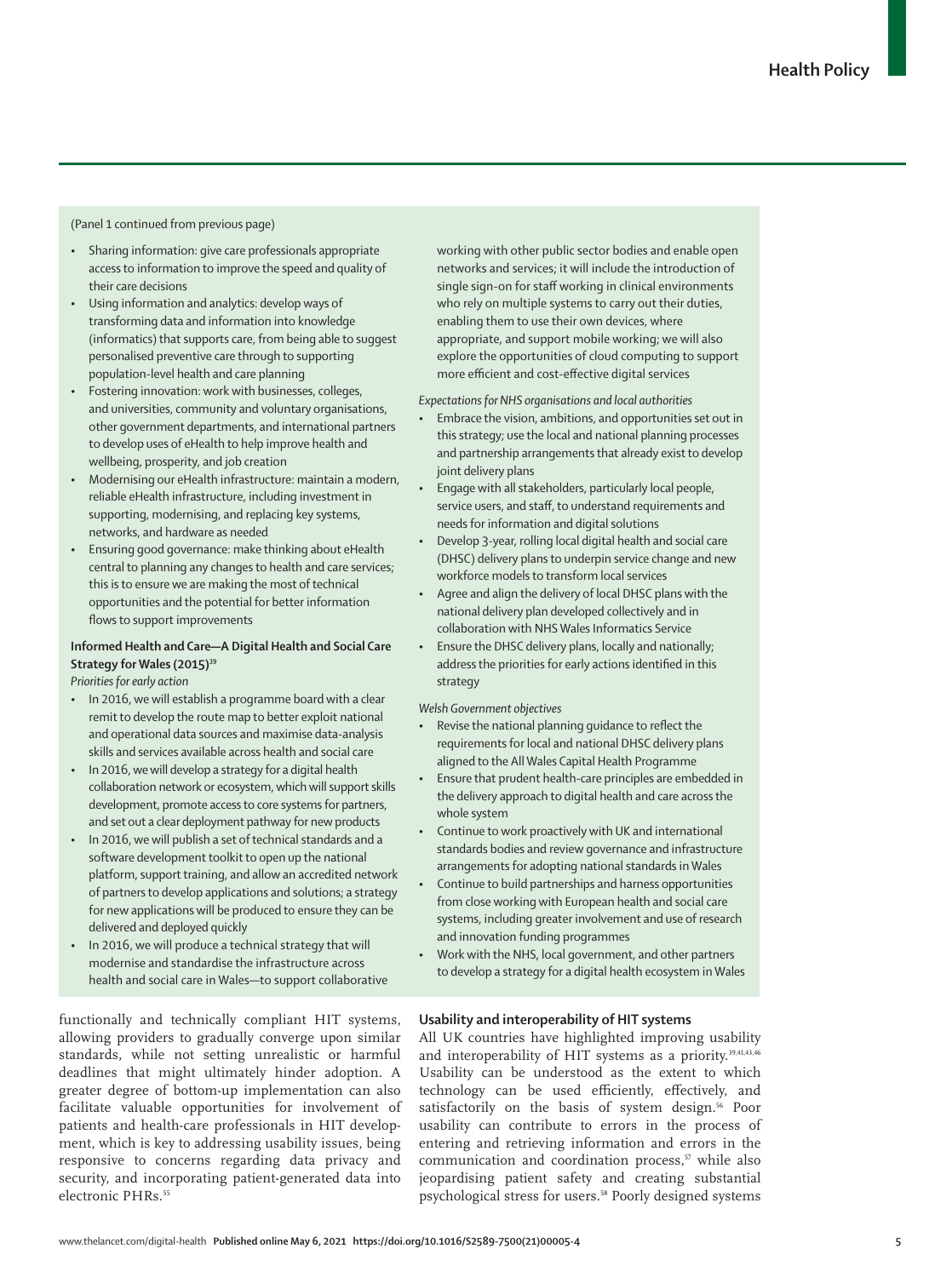also contribute to professional burnout and low morale of staff.59 To improve the design of HIT systems, there needs to be greater engagement from HIT vendors to understand health-care professional and patient needs and ensure basic usability issues are met.<sup>60,61</sup> HIT vendors, health-care professionals, and patients can work together to iteratively deploy HIT systems to enhance care delivery and overcome usability challenges such as difficult-to-interpret visual displays, poor system feedback and responsiveness to end-users, and data entry issues.<sup>62</sup> Iterative deployment, including the thorough and systematic application of usability testing to inform system design and evaluation, has been shown to be a cost-effective method of rectifying many usability issues.63

Interoperability, a key facilitator to improving usability of HIT systems, can be defined as the ability of two or more systems or components to exchange information and to use the information that has been exchanged.<sup>64</sup> There are two aspects: technical interoperability (ie, the process of moving data between two or more systems) and semantic interoperability (ie, the process of ensuring that each system can understand and use the information received from the other).<sup>64</sup> Achieving interoperability within complex health-care organisations doing very different functions simultaneously is challenging. Currently, within individual hospitals for example, there might be numerous products deployed with most lacking both technical and semantic interoperability. This state has many implications for patient safety and infection control by creating barriers, for example, for the early detection of nosocomial infections $65$ —an important issue during the COVID-19 pandemic. Health-care professionals are typically expected to use many different products, thereby contributing to transcription errors because of the need to collect and report more information.<sup>66,67</sup> This expectation is driven in part by contracts often not specifying the necessary standards required to facilitate interoperability between different products.48,68 However, efforts to address this problem are underway. In 2015, the UK's National Information Board produced an interoperability strategy accompanied by an interoperability handbook.<sup>69</sup> The strategy consisted of a series of building blocks to improve interoperability, such as establishing regional interoperability communities tasked with developing local digital roadmaps,70 enabling open interfaces (through open application programming interfaces [APIs]) between integrated EHRs, $71$  and prioritising the uptake of uniform digital standards as ratified by NHS England (eg, the use of Systematized Nomenclature of Medicine Clinical Terms by all health-care professionals entering data into EHRs).<sup>72</sup> Prioritising uniform digital standards is an important step to producing comparable health data not just within the UK but also internationally, thereby facilitating cross-country learning and research opportunities. NHS England has now included interoperability standards within the NHS standard contract<sup>73</sup> and, since 2018, all health-care providers are expected to ensure their HIT systems provide open interfaces in accordance with NHS England's open API policy.

## **Handling, processing, and analysing data**

As the UK's health and care digital capabilities improve, vast quantities of data are being generated that offer opportunities to continuously monitor, analyse, and improve quality of care. The evolving data ecosystem includes a wide range of data on an individual's environment, lifestyle, and socioeconomic status,<sup>74</sup> as well as patient-generated data from wearables, sensors, applications, and social media. However, integrating many types of patient-generated data within EHRs is challenging because of technology-related factors, such as poor interoperability and data overload.<sup>75</sup> Creating regulatory environments and incentives that promote data integration and developing data governance and ethical frameworks that allow data sharing are key to addressing these issues.75

The UK's health and care data landscape is complex, with data collected by many national and local organisations, each with its own scope, capacity, and capability to process and analyse the information. Standardised data collection does not exist across all four UK countries, which, in some cases, restricts possibilities for crosscountry comparison and learning. Linkage between datasets and the mapping of patient pathways as a result remains difficult. Datasets such as Hospital Episode Statistics<sup>76</sup> and the [Clinical Practice Research Datalink](https://www.cprd.com/) are predominantly used for research purposes and not for routine quality improvement by health-care professionals working in clinical settings. High access fees and lengthy application processes continue to restrict opportunities for analysis. Even for publicly available health-care data, issues such as datasets repeatedly changing location or longitudinal datasets changing their structure without warning also hinder potential for analysis.<sup> $7$ </sup> To capitalise on these existing datasets, the NHS needs a supply of data scientists and clinical informaticists to work with front-line health-care professionals and patients. Currently, there are few well-placed teams in clinical settings to handle, process, visualise, and interpret data into actionable analytics,78 which restricts opportunities to routinely use data to improve the quality, safety, and efficiency of health and care. To address this gap, there is a need for Health Education England and counterparts in other UK countries to invest in data science and quality improvement training for the existing workforce, introduce mandatory health informatics training for health-care students, and incorporate new roles such as data scientists and clinical informaticists into workforce planning efforts.<sup>79</sup>

## **Addressing security and privacy concerns**

As momentum towards embracing HIT builds, an array of security and privacy concerns need to be addressed.

For more on the **Clinical Practice Research Datalink** see <https://www.cprd.com/>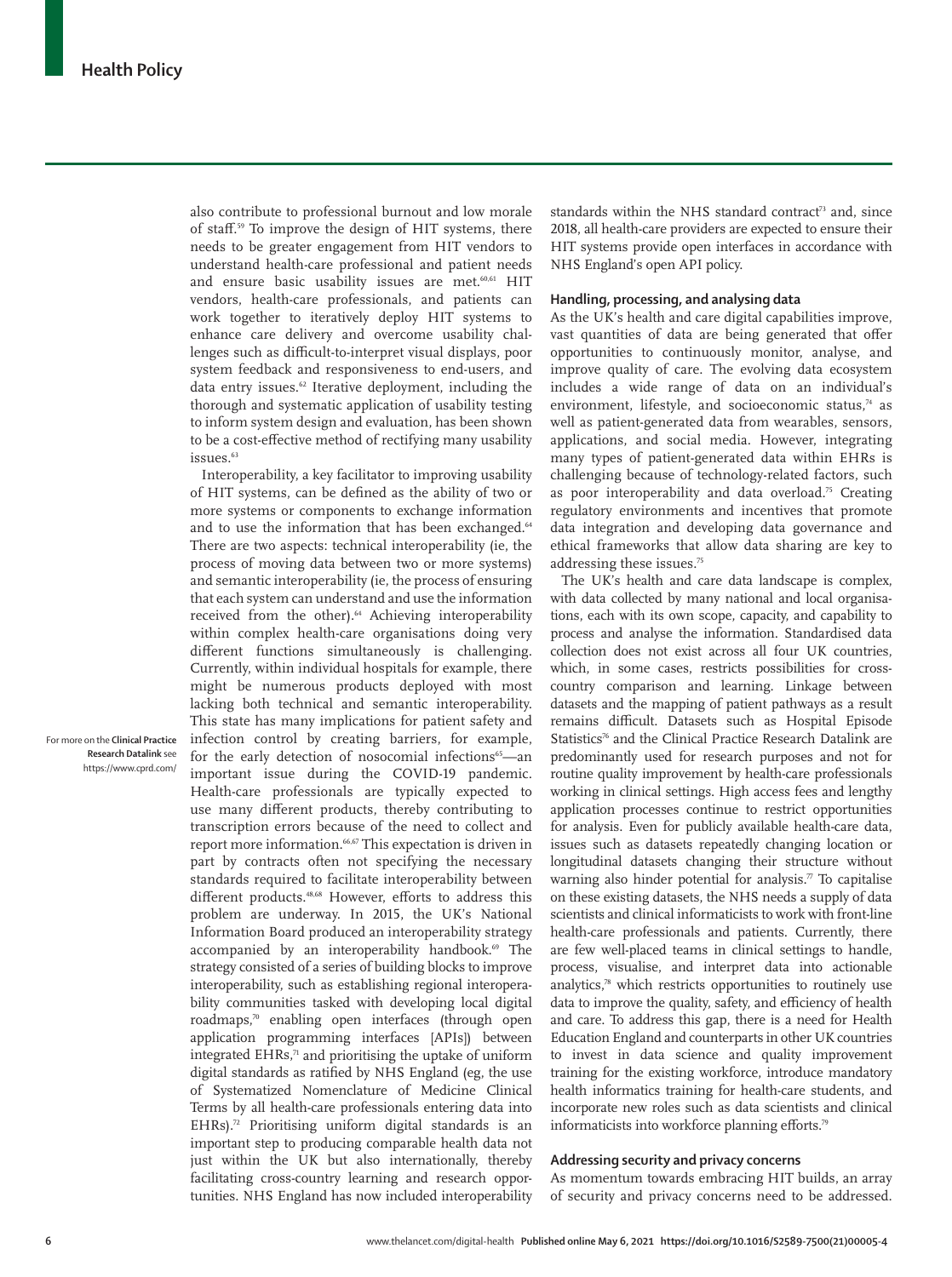Health-care organisations are far behind other industries in their ability to handle cyber-attacks.<sup>80</sup> These organisations might use outdated hardware and software, and staff too often use default passwords.<sup>81</sup> The catastrophic impact of security and privacy breaches was seen in the WannaCry ransomware episode.<sup>82</sup> In 2017, around 30% of hospital trusts and 10% of GP practices across England were affected as cryptoworms targeted machines running outdated Windows software, blocking access to essential NHS operating systems.<sup>83</sup> Beyond unanticipated attacks, there is also potential for internal mismanagement of patient data due to errors or uncertainty of how the NHS should share patient data with outside groups. In 2018, NHS Digital shared the data of 150000 patients for research purposes, whose opt-out choices were not respected because of a coding error.84 Discussions on the boundaries of how and by whom such data are used and shared are essential and should involve all relevant stakeholders, including patients, health-care professionals, and policy makers. Health and care organisations should also introduce secure mechanisms and policies for patients wishing to access their own data, a legislative requirement in its own right.<sup>85</sup> In the USA, for example, the Blue Button initiative offers patients a secure mechanism to access and share their health records with alternative health-care providers.<sup>86</sup> To maintain public trust in how data are held, shared, and used, health-care organisations need to have and abide by clear data and cyber security standards, such as regularly upgrading software, procedures for handling a data breach, the use of virtual local area networks and secure cloud-based computing, and training users not to open suspicious emails.<sup>80,87</sup>

While data protection regulations are an essential mechanism to ensure health-care organisations safeguard the security and confidentiality of identifiable information, the COVID-19 pandemic has exposed the limitations of current data protection regulations in delaying timely access to data to inform policy making.<sup>88</sup> In response, the UK Secretary of State for Health and Social Care suspended the need for approval for some aspects of the Health Service Control of Patient Information Regulations 2002 for COVID-19-related research,<sup>89</sup> as public benefit from this research was assumed. This change has facilitated quicker access to data on a scale never seen before and the rapid proliferation of research to inform the policy response to the pandemic. To ensure progress is not lost after the pandemic, there is a need to streamline data approval processes across organisations, including demonstration of public benefit.<sup>88</sup> Where possible, data protection regulation could also be simplified. Steps have already been taken in this direction, with the UK Government passing legislation to amend the Data Protection Act 2018 to merge it with the requirements of the General Data Protection Regulation in anticipation of the UK leaving the EU.<sup>90</sup>

## **Encouraging digital inclusivity**

Health and care providers should ensure that digitisation does not inadvertently exclude or cause greater health inequities, which is especially important in relation to the acceleration in the use of remote consultations during the COVID-19 pandemic. People with disabilities and older people, who might have lower levels of digital literacy, are particularly at risk of digital exclusion. For example, although the number of adult internet nonusers has been declining every year, the proportion of adults with disabilities in this category remains much higher than that of adults without disabilities (figure). Moreover, less than half of people older than 75 years report using the internet in the past three months, $91$ although the gap between older and younger populations is narrowing.

Digital inclusion attempts to mitigate against this risk $92$ by ensuring that vulnerable and disadvantaged populations are not excluded from the benefits of advancements in digital technology. This objective entails an equal emphasis on making software easy to use and building capacity among individuals and communities so that they are able to use and benefit from the internet and digital innovations such as PHRs. To achieve these goals, cooperation between the public, voluntary, and private sectors is required. One such example is a partnership between the Good Health Foundation and NHS England, which focused on so-called hard-to-reach communities and on training over 220000 people to use online resources to contact GPs, manage medical conditions, and choose services.<sup>93,94</sup> In Wales, a dedicated national digital inclusion programme, Digital Communities Wales, has been launched.<sup>95</sup> This programme includes many positive examples of digital inclusion such as the Digital Heroes initiative in partnership with the Welsh Joint Education Committee that creates opportunities for young people to befriend older people and introduce them to a new digital technology. In Wales, 1250 young people are now trained as Digital Heroes and have volunteered in hospitals, care homes, and libraries.



*Figure***: Percentage of adults with disabilities and without disabilities who are internet non-users over time in the UK, 2014–18** Source: UK Office for National Statistics.<sup>9</sup>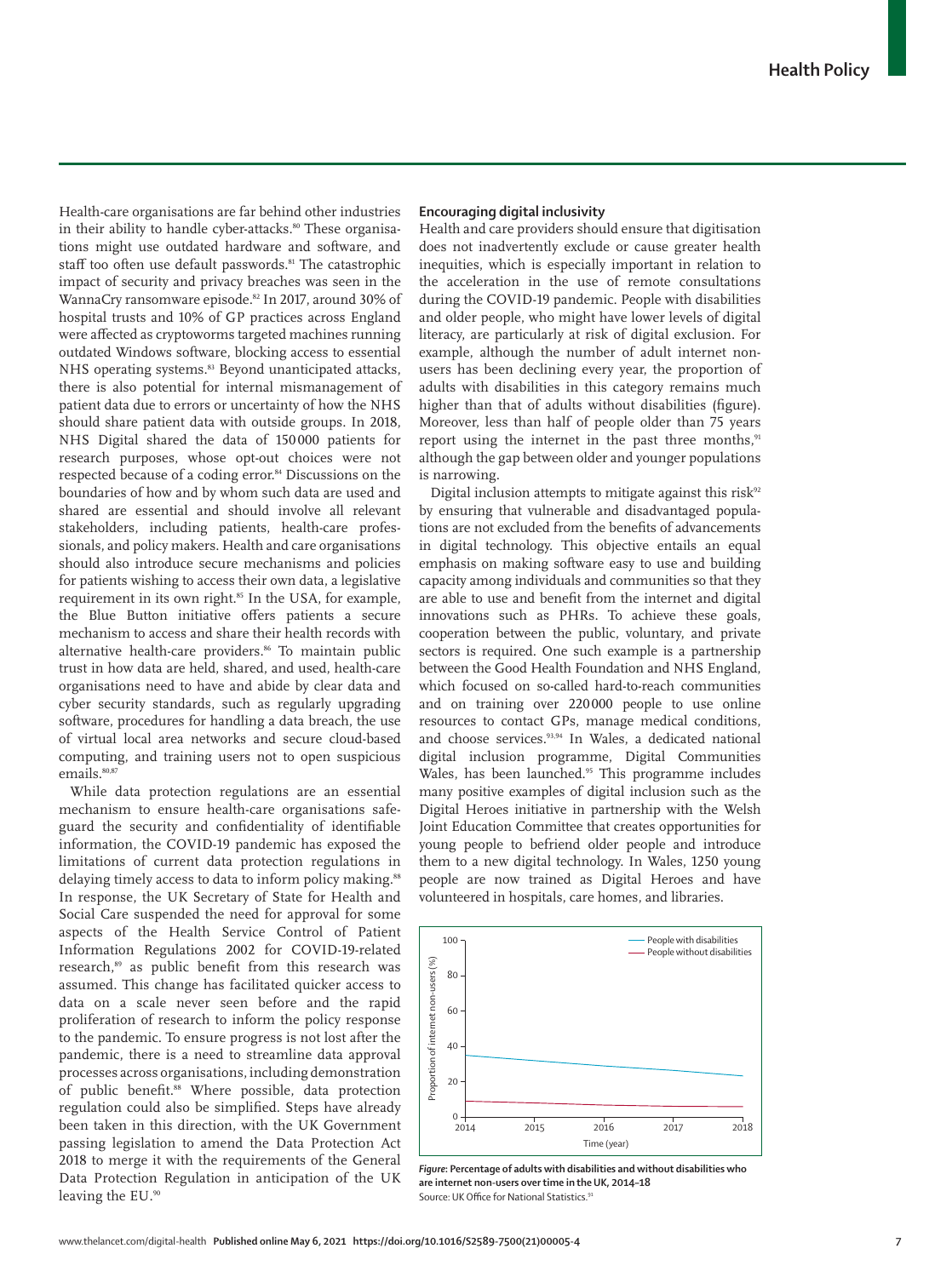## **Major opportunities for UK HIT**

Despite the need to overcome some challenges, the four countries of the UK are well positioned to strengthen HIT capacity and capabilities. As fairly centralised and publicly funded systems, the UK benefits from health and care organisations with similar organisational structures and institutional behaviours. This arrangement offers opportunities to coordinate large-scale research projects, such as the Randomised Evaluation of COVID-19 Therapy (RECOVERY) multiarm trial that has generated valuable evidence of the effectiveness of alternative treatments for COVID-19, involving over 11000 patients in 176 NHS hospitals situated across all UK countries.<sup>96</sup> Strong leadership combined with strategic vision and sustainable investment can contribute to health and care providers converging upon a consistent standard of digitisation. Moreover, the UK has a strong primary care system, with GPs well positioned as care coordinators benefiting from access to a mature EHR infrastructure, which could form the basis for an integrated PHR. To achieve these goals, government mandates, legislation, and standards are useful levers. More can be done to capitalise on data from EHRs and real-world data for research purposes and to evaluate the effectiveness of novel health technologies. As rapid developments in AI and robotics continue to emerge, the imperative to maximise the use of data from EHRs will increase. $97$  However, to develop these new technologies, public–private partnerships will need to be facilitated and expected terms and conditions drawn out. The COVID-19 pandemic has shown that large-scale changes are possible in a fairly short timeframe. It is important that the increased willingness to innovate and implement HIT solutions to health-care challenges fostered during the COVID-19 pandemic is built upon.

## **Fostering a generation of HIT leaders**

Strong leadership at both national and local levels is needed to oversee and manage HIT implementation and infrastructure. To deliver a generation of HIT leaders capable of this task and equipped with the necessary skills to analyse and interpret data, digital leadership programmes are being made available across the UK. The role of Chief Clinical Information Officer (CCIO) for England has been established,<sup>98</sup> and similarly NHS Scotland will be appointing a CCIO and senior leadership team. NHS England has launched the Global Digital Exemplar and Fast Follower programmes, as well as the NHS Digital Academy.<sup>99</sup> The NHS Digital Academy is helping to build leadership capacity in HIT through a 1-year blended diploma-level training programme. NHS Scotland, NHS Wales, and Health and Social Care services in Northern Ireland are now also participating in this capacity development initiative.43 The UK Faculty of Clinical Informatics has been established and will support the development of clinical leadership capacity.100 Additionally, NHS National Directors set up the Federation for Informatics

Professionals in Health and Social Care, which brings together individuals and organisations to form an informatics community.<sup>101</sup>

## **Integrating HIT systems**

The current direction of travel for the NHS across all four UK countries is for integrated health and care services.<sup>45</sup> A key enabler to delivering integrated care will be an integrated electronic PHR, accessible to patients across all health and care providers. As priorities align between these organisations, the imperative to invest in joint HIT infrastructure will increase. Patient care and treatment pathways can be linked through existing unique patient identifiers, thereby allowing disparate data from across health and care to be linked into integrated PHRs and EHRs. Within such a system, the expectation would be that data follow patients as they navigate between health and care providers. There are already various nationally and locally driven schemes that have shown some preliminary success in achieving these goals (panel 2). These programmes reveal the potential of HIT to support integrated health and care delivery and to do pivotal and innovative research.

These examples are useful to show how HIT systems can be integrated in isolated populations. However, to ensure consistent implementation across the UK, reinforcing techniques such as government mandates, standards, and regulation might be required. In the USA, the Centers for Medicare & Medicaid Services' Interoperability and Patient Access Proposed Rule includes proposals that insurers must make EHRs available through APIs so that data can flow seamlessly with the individual as they change providers, plans, and insurers, and that innovation can be encouraged.<sup>108</sup> The US Office of the National Coordinator for Health Information Technology has also produced a shared nationwide interoperability roadmap, which emphasises the need to improve technical standards and implementation guidance. It also aligns federal and state payment policies, and privacy and security requirements to ensure interoperability.109 In Europe, the European Commission has committed to removing barriers to "fully mature and interoperable eHealth systems in Europe"110 and approved a recommendation for a European EHR exchange format.<sup>111</sup> After leaving the EU, the UK now needs to decide whether it wishes to join this initiative as substantial migration between the UK and EU countries will inevitably continue. There are currently over a million UK citizens living in EU countries, with the highest numbers in Spain, France, and Ireland, and many older individuals who choose to retire in these countries would benefit from health-care professionals being able to access their EHRs.112 To identify legal barriers to sharing EHRs across borders, an overview of national laws in Europe revealed that, although some countries do have a specific legal framework for shared EHR systems, the UK has only a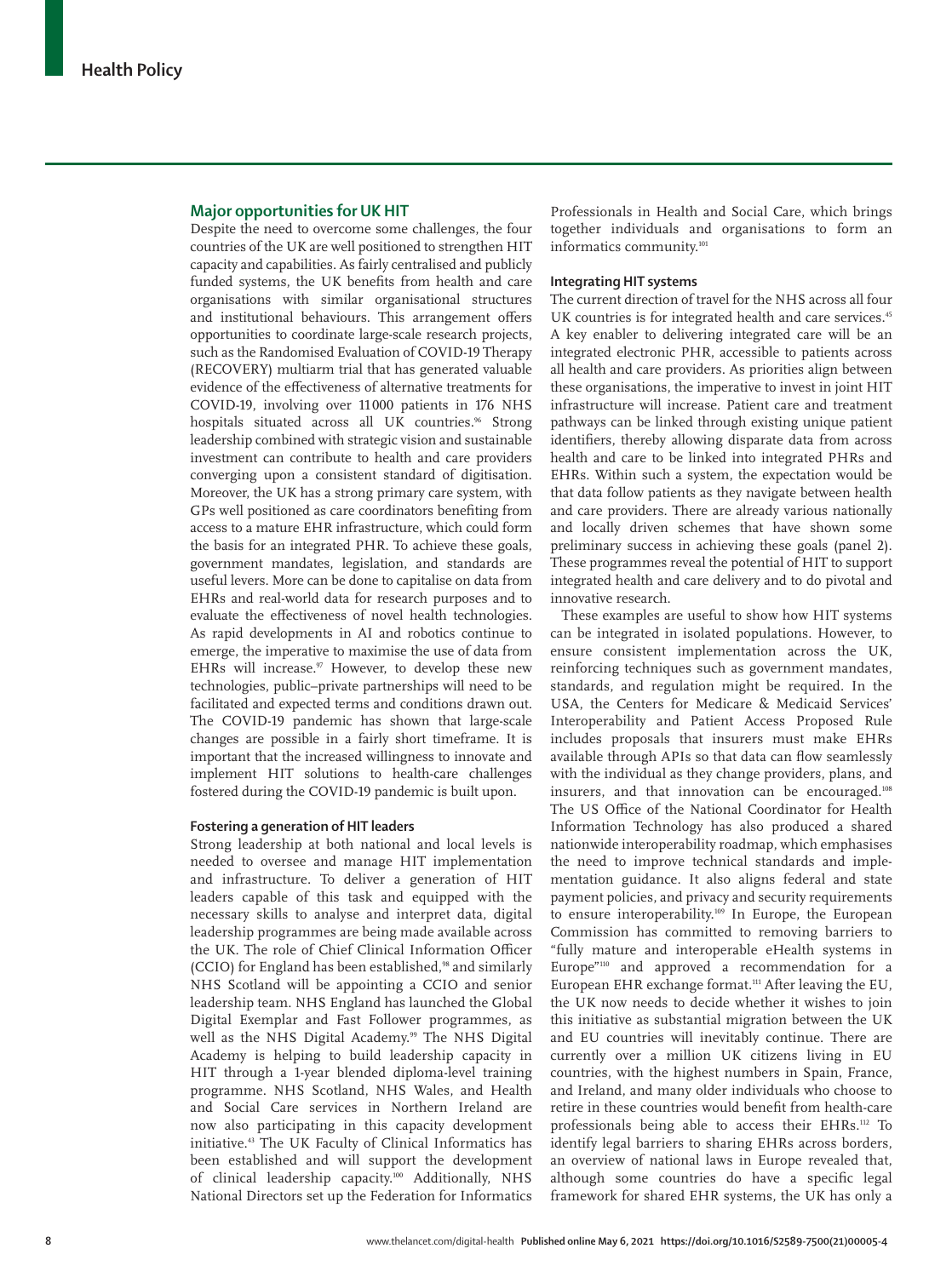few legal provisions relevant to EHRs.113 The scope of most legal provisions in the UK relates to medical records more generally, such as the Caldicott Principles on information governance and the Data Protection Act 1998, which outlines patients' rights to view their own records.114

## **Investing in health data science research and the generation of real-world data**

The UK already benefits from substantial investment in data science research,<sup>115</sup> which can be used to strengthen the implementation of HIT systems. Pre-existing investments in UK data science research should be mapped, synergies identified, and priorities aligned, so investments are targeted to the areas of the highest need. Pre-existing examples of large UK datasets are regularly used for research purposes, such as Clinical Practice Research Datalink, The Health Improvement Network, Hospital Episode Statistics, the National Cancer Registration and Analysis Service, and the Systematic Anti-Cancer Therapy Dataset. [Health Data Research UK,](https://www.hdruk.ac.uk/) through its Innovation Gateway, is one organisation that works towards maximising the social value of these datasets, by uniting health data assets across the UK and making these available to researchers. As EHRs develop and generate more data that can be collated into integrated datasets, the UK population could be turned into a prospective, multidimensional, deeply characterised cohort, incorporating, for example, genetic, omic, demographic, health and care, administrative, and social media data, which can be used to support policy and planning, service delivery, and the precision medicine and public health agendas. Within a defined population, this use of data is already happening. [UK Biobank,](https://www.ukbiobank.ac.uk/) a prospective study of over 500 000 people who have undergone physical measures, provided blood, urine, and saliva samples for analysis, and given detailed information about their health and behaviour, is in the process of linking to datasets formed from data within EHRs. This combined dataset, along with other data assets such as disease registries and EHR datasets, can facilitate pragmatic randomised controlled trials, which are increasingly being seen as a way to make routine, less expensive, and more efficient clinical studies possible.116 Promising examples already exist in the UK, such as the Salford Lung Study,<sup>107</sup> the ORION-4 trial (NCT03705234), the Lowering Events in Non-Proliferative Retinopathy (LENS) trial (NCT03439345), and the RECOVERY trial.<sup>96</sup> However, there is a need to outline standards for the harmonisation of different datasets and to develop the capacity and capability in the clinical workforce to ensure routine collection of highquality real-world data.<sup>117</sup> To achieve these goals, sustainable investment is needed for the development and maintenance of the necessary infrastructure in clinical settings for real-world studies, and the training of clinical staff.

## *Panel 2***: Selected examples of integrated health information technology systems across the UK**

## **Patient Knows Best**

In Wales and in some parts of England, a system based on patient-facing information portals has been developed, known as Patients Knows Best.<sup>102</sup> This web-based system pulls together records from hospitals, general practitioners, mental health practitioners, community services, and social care (alongside data from wearable devices), and provides the combined record to the patient. The patient can see who has viewed and contributed to their records and can share either particular components or the entire record to a clinician or family carer. The data are stored securely on a cloud and can be accessed anywhere.

## **Northern Ireland Electronic Care Record**

The Northern Ireland Electronic Care Record<sup>103</sup> is an integrated electronic care record covering a population of 1·8 million and provides all health-care professionals across secondary, primary, and social care with a single view of key patient information, with features such as facilitating referrals between primary and secondary care, a regional mortality and morbidity system, and a single diabetes pathway that enables multidisciplinary and collaborative recording of encounters and treatments.

#### **East London Patient Record and Discovery Programme**

The East London Patient Record involves data sharing between general practitioners, secondary care, and clinical commissioning groups in real time, covering a population of almost 1·5 million. Alongside this data-sharing system, the Discovery Programme brings together this data in a linked dataset designed to predict, anticipate, and inform individual health needs; expand upon existing primary care informatics-driven population health programmes; provide real-time reporting on programmes by providers supporting clinical improvement; and use data by third parties such as commissioners, public health professionals, and academics to support research, development, and planning.104,105

## **Salford Integrated Record (SIR) and Lung Study**

The SIR, established in 2001, connects Salford Royal Hospital with surrounding primary care practices.<sup>106</sup> The Salford Lung Study, funded by GlaxoSmithKline, used data from the SIR and community pharmacies for a digitally enhanced pragmatic randomised controlled trial called the Salford Lung study, which assessed the effectiveness of a new dry-powder inhaler versus standard therapy for chronic obstructive pulmonary disease and asthma.<sup>107</sup>

#### **Connecting Care**

In Bristol, [Connecting Care](https://www.connectingcarebnssg.co.uk), a locally led partnership between Bristol, North Somerset, and South Gloucestershire Clinical Commissioning Group, and several local authorities and hospital trusts have worked together to provide a summary care record that provides information about contacts with out-of-hours services, hospitals, primary care, social care, and mental health, including safeguarding flags and alerts.

## **Developments in AI and robotics**

There have been major developments in the ability to process (eg, with parallel computing), securely handle (eg, with encryption and safe havens), and interrogate or mine health data (eg, with machine learning and natural language processing). $\frac{97,118}{97,118}$  The resulting momentum has led to the convergence of these developments in the fields of AI and robotics. Multiple sources of data, such as highfrequency signals (eg, monitored vital signs), laboratory or imaging test results, genetic information, clinical notes, and longitudinal records, are increasingly being used to develop algorithms.<sup>119</sup> However, challenges such as incomplete or missing data, data heterogeneity, and bias

For more on **Health Data Research UK** see <https://www.hdruk.ac.uk/> For more on the **UK Biobank** see <https://www.ukbiobank.ac.uk/> For more on the **Connecting Care partnership** see [https://](https://www.connectingcarebnssg.co.uk) [www.connectingcarebnssg.co.uk](https://www.connectingcarebnssg.co.uk)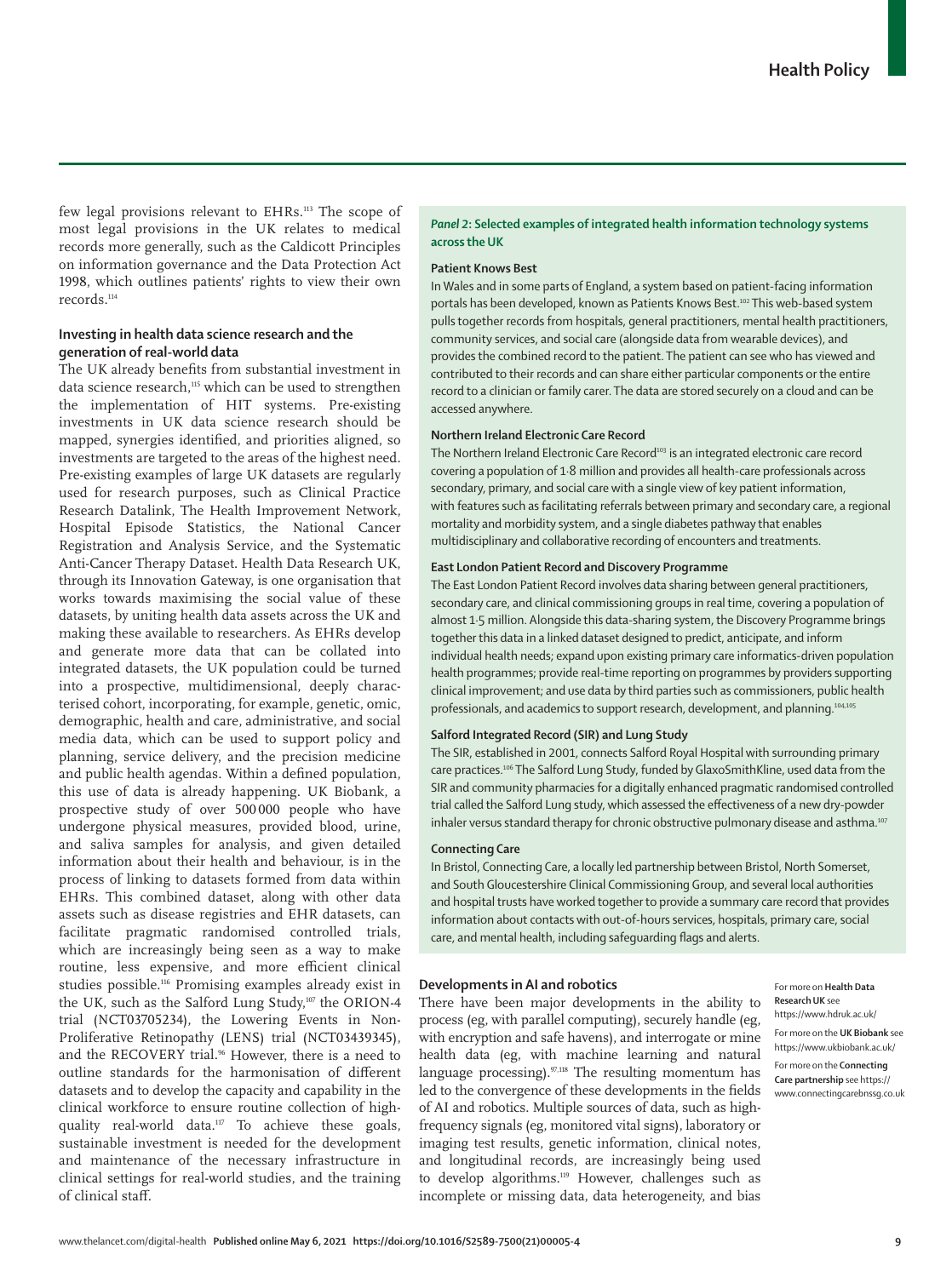mean that much of these data remain underutilised.119 In the future, so-called omic assessments, which will provide data regarding an individual's genome, proteome, metabolome, and microbiome, might be used to improve medical treatment and personalise preventive strategies.<sup>120</sup> To date, the applications of AI in the NHS remain sparse.<sup>121</sup> Although there is growing enthusiasm to expand the role of AI in health care, many ethical complexities exist related to so-called black-box algorithms, patient safety, informed consent, and privacy and confidentiality.<sup>51</sup> The potential risk regarding patient safety has been highlighted by a high-profile breast screening incident in England in 2018, in which errors contained within algorithms resulted in over 120000 women not being invited to their final screen.122 Considerable uncertainty associated with the effectiveness of many AI-based technologies also exists and, although the National Institute for Health and Care Excellence has published evidence standards, there is currently no mandatory requirement to evaluate the effectiveness of novel digital health technologies.<sup>123</sup> Moving forward, the development of regulatory frameworks for the procurement of AI and HIT systems, the ethical and safe application of AI in the NHS, testing bias in AI systems, and terms and conditions for partnerships with industry might help navigate some of these challenges.121 In England, NHSX, in collaboration with the Accelerated Access Collaborative, has established the NHS AI Lab and committed  $f$ 250 million of funding to work towards addressing these challenges.<sup>124</sup>

For more on the **health-care platform of Apple** see see [https://www.apple.com/uk/](https://www.apple.com/uk/healthcare/) [healthcare/](https://www.apple.com/uk/healthcare/)

For more on the **health-care platform of Google** see <https://health.google/> For more on the **health-care platform of Samsung** see [www.](http://www.samsung.com/uk/business/healthcare-solutions/) [samsung.com/uk/business/](http://www.samsung.com/uk/business/healthcare-solutions/) [healthcare-solutions/](http://www.samsung.com/uk/business/healthcare-solutions/)

The Topol Review suggested how developments in AI and robotics might impact the NHS and its workforce.<sup>49</sup> The most immediate impact on the NHS is likely to be the replacement of manual (eg, catering, cleaning, portaging, drug stock control), reception, and technical roles (eg, image analysis and assessment, and dispensing of medications).125,126 The use of robotics might also protect staff from potential exposure to SARS-CoV-2 by undertaking testing or cleaning high-risk areas after use by patients with COVID-19 symptoms.<sup>127</sup> Through advancements in machine-learning algorithms, the interpretation of imaging has progressed, and consequently so has the detection of various cancers and neurological illnesses, at equal detection accuracy rates to senior clinicians.<sup>128</sup> Techniques in natural language processing can be used to extract information from PHRs and EHRs that can be analysed for valuable insights into patient experiences and can improve the responsiveness of health-care services.129 However, it is important to emphasise that AI should be understood as complementary to pre-existing roles and a mechanism to reduce the burden on staff. Clinicians, surgeons, dentists, nurses, and occupation therapists have been identified as jobs that are least likely to be automated in the future.<sup>126</sup> Humans are better placed to understand an individual's holistic needs and the complex sociocultural factors that underlie illnesses. AI algorithms struggle to appreciate the nuances of interpersonal interactions, which change depending on non-verbal communication, emotions, values, personal preferences, and social circumstances.130 AI algorithms might also reinforce prejudices and bias by identifying patterns from existing behaviours.131 Research from the USA exposed how a widely used algorithm was racially biased and responsible for reducing the availability of support to black patients with complex health needs.<sup>132</sup>

## **Facilitating public**–**private partnerships**

As shown by the experience with developing a mobile application to support contact tracing of COVID-19 cases,26 the NHS is likely to face challenges if it attempts to develop HIT capabilities and drive innovation in digital health technology such as AI and robotics in isolation. In the context of advanced analytical capabilities, there is now substantial expertise in the private sector, namely EHR vendors and the medical device and pharmaceutical industries, and comparatively less expertise in the NHS.<sup>133</sup> Therefore, it is not surprising that many developments in AI and robotics are the product of public–private partnerships. To encourage innovation, the UK Government and, where appropriate, the devolved governments need to further invest in developing public–private partnerships that can enhance care processes and stimulate research and innovation. Key multinational companies, such as Amazon,<sup>134</sup> [Apple,](https://www.apple.com/uk/healthcare/) [Google,](https://health.google/) and [Samsung,](http://www.samsung.com/uk/business/healthcare-solutions/) have or are poised to make major entries into health and care. However, there are several ethical issues to consider related to data governance, privacy and confidentiality, and informed consent.135,136 Questionable instances regarding the handling of patient data have already taken place. For example, the transfer of 1·6 million patient records by the London's Royal Free Hospital to the Google subsidiary Deep Mind for the creation of a health-care app addressing the detection of acute kidney injury has been questioned.137 Such a transfer of patient records to a private company was outside the remit of what a patient might foresee as reasonable usage of their data. Moving forward, there is a need for regulatory and ethical frameworks that define the expected terms and conditions of public–private partnerships in health and care based on the principles of accountability, consistency, engagement, reasonableness, reflexivity, transparency, and trustworthiness.138 These frameworks will include drawing out specific agreements on what is considered reasonable use of data, potential commercialisation of data, and ownership of intellectual property or products.

#### **Conclusion**

In some respects, such as in the rapid uptake of remote consultations, the COVID-19 pandemic has accelerated the digitisation of the UK health and care systems. Other experiences, such as the development of mobile applications to support contact tracing and the creation of shielded patient lists, have shown how persistent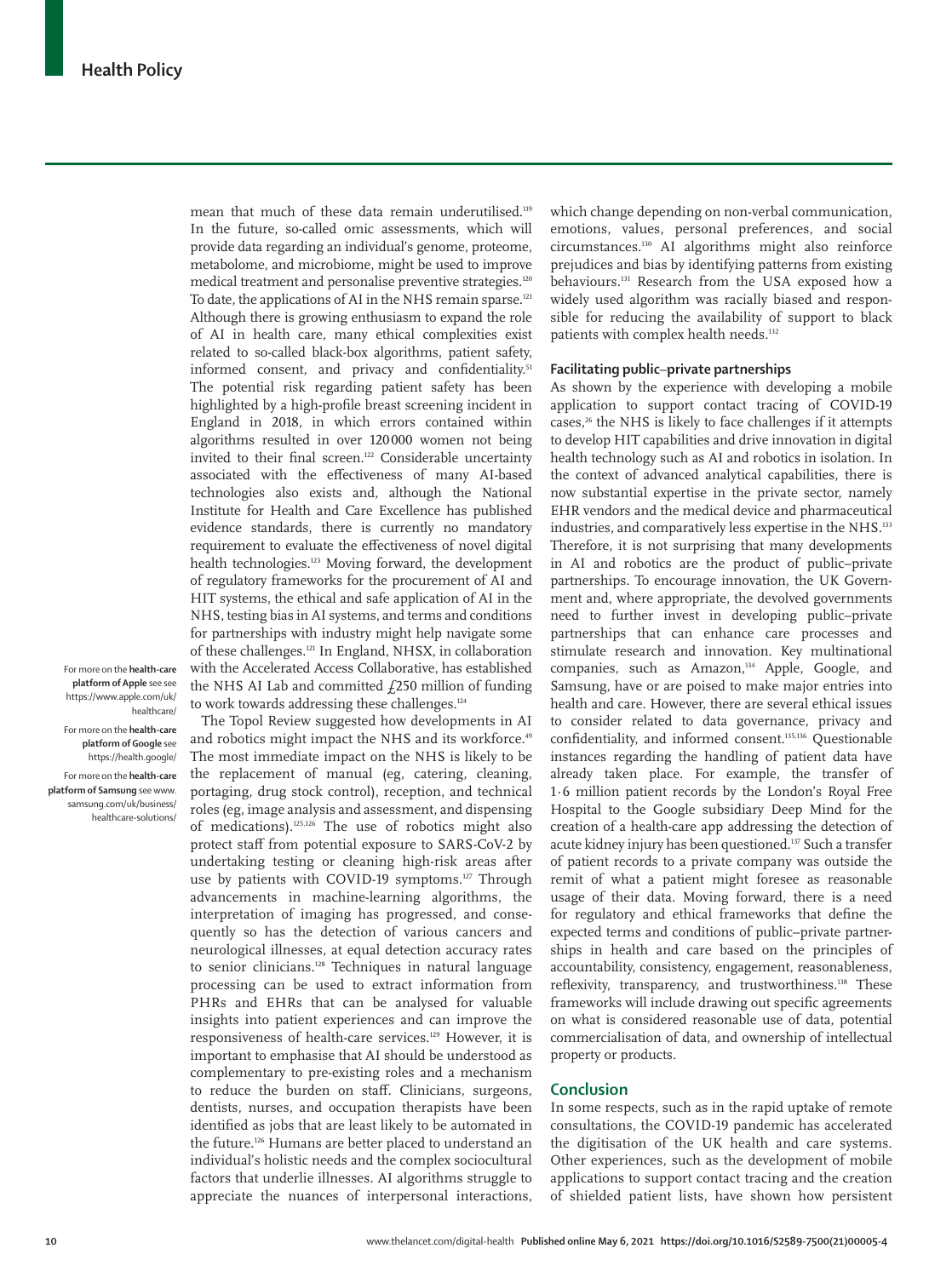barriers, such as poor interoperability, concerns about privacy, and difficulties to get data to flow in real time, have continued to restrict the ability of the UK to leverage HIT to support policy and planning. With the experience acquired during the COVID-19 pandemic, the next decade presents a major opportunity to strengthen the implementation of HIT systems to support the goals of improving the quality, safety, and efficiency of health and care. We have outlined various priorities that need to be addressed, including improving usability and interoperability of HIT systems, developing capacity for handling, processing, and analysing data, assuring the privacy and security of data, and encouraging digital inclusivity. However, the UK needs to learn from past mistakes and understand that HIT systems are complex interventions that need to adapt to local needs and contexts. This process will require striving for the optimal balance between bottomup and top-down implementation, which, if successful, can lead to many potential benefits. As PHRs continue to develop, data routinely generated as by-products of care can be used to support health and care policy and planning. Integrating data in this way will allow UK health and care systems to move towards data-enabled learning health and care systems with the necessary seamless, longitudinal digital infrastructure and simultaneous availability of health data for all relevant stakeholders. Increasing availability of data can also contribute to developments in AI and robotics, and the real-world evaluation of novel health technologies. To avoid jeopardising progress, everyone involved needs to be responsive to the ethical challenges and unintended consequences of HIT.

#### **Contributors**

AS is the lead author, who drafted the paper. MA and SA edited the paper and managed the process of the working group. BC, BDF, MR, DT, HT, and EM all provided edits and comments to the paper throughout several iterations.

#### **Declaration of interests**

BC reports in-kind contributions to research projects from Roche Diagnostics and iRhythm, outside the submitted work. BDF reports grants from Cerner and personal fees from Pfizer, outside the submitted work. All other authors declare no competing interests.

#### **Acknowledgments**

Funding for the LSE–*Lancet* Commission on the future of the NHS was granted by the LSE Knowledge and Exchange Impact (KEI) fund, which was created using funds from the Higher Education Innovation Fund (HEIF). The funder of the study had no role in study design, data collection, data analysis, data interpretation, or writing of the report.

#### **References**

- Sheikh A, Sood HS, Bates DW. Leveraging health information technology to achieve the "triple aim" of healthcare reform. *J Am Med Inform Assoc* 2015; **22:** 849–56.
- 2 Cresswell K, Bates DW, Sheikh A. Six ways for governments to get value from health IT. *Lancet* 2016; **387:** 2074–75.
- 3 Nelson EC, Dixon-Woods M, Batalden PB, et al. Patient focused registries can improve health, care, and science. *BMJ* 2016; **354:** i3319.
- 4 Friedman CP, Wong AK, Blumenthal D. Achieving a nationwide learning health system. *Sci Transl Med* 2010; **2:** 57cm29.
- 5 Greenhalgh T, Russell J. Why do evaluations of eHealth programs fail? An alternative set of guiding principles. *PLoS Med* 2010; **7:** e1000360.
- 6 Greenhalgh T, Potts HWW, Wong G, Bark P, Swinglehurst D. Tensions and paradoxes in electronic patient record research: a systematic literature review using the meta-narrative method. *Milbank Q* 2009; **87:** 729–88.
- Kreps D, Richardson H. IS success and failure--- the problem of scale. *Polit Q* 2007; **78:** 439–46.
- 8 LSE–*Lancet* Commission. The future of the NHS: re-laying the foundations for an equitable and efficient health and care service after COVID-19. *Lancet* 2021; published online May 6. https://doi. org/10.1016/S0140-6736(21)00232-4.
- Institute of Medicine (US) Roundtable on Evidence-Based Medicine. The learning healthcare system: workshop summary. Olsen L, Aisner D, McGinnis JM, eds. Washington, DC: National Academies Press, 2007.
- 10 Sheikh A. From learning healthcare systems to learning health systems. *Learn Health Syst* 2020; **4:** e10216.
- 11 Nwaru BI, Friedman C, Halamka J, Sheikh A. Can learning health systems help organisations deliver personalised care? *BMC Med* 2017; **15:** 177.
- 12 UK Department of Health & Social Care, NHS England and NHS Improvement, Pharmaceutical Services Negotiating Committee. The Community Pharmacy Contractual Framework for 2019/20 to 2023/24: supporting delivery for the NHS Long Term Plan. July 22, 2019. https://assets.publishing.service.gov.uk/government/ uploads/system/uploads/attachment\_data/file/819601/cpcf-2019 to-2024.pdf (accessed July 23, 2020).
- NHS England. Second phase of NHS response to COVID19. April 29, 2020. https://www.england.nhs.uk/coronavirus/wpcontent/uploads/sites/52/2020/04/second-phase-of-nhs-responseto-covid-19-letter-to-chief-execs-29-april-2020.pdf (accessed July 23, 2020).
- NHS England. Video consultations for secondary care. April 14, 2020. https://www.england.nhs.uk/coronavirus/ publication/video-consultations-for-secondary-care/ (accessed Feb 17, 2021).
- 15 Donaghy E, Atherton H, Hammersley V, et al. Acceptability, benefits, and challenges of video consulting: a qualitative study in primary care. *Br J Gen Pract* 2019; **69:** e586–94.
- 16 Newbould J, Abel G, Ball S, et al. Evaluation of telephone first approach to demand management in English general practice: observational study. *BMJ* 2017; **358:** j4197.
- 17 Salisbury C, Murphy M, Duncan P. The impact of digital-first consultations on workload in general practice: modeling study. *J Med Internet Res* 2020; **22:** e18203.
- 18 Royal College of General Practice. Principles for supporting high quality consultations by video in general practice during COVID-19. 2020. https://www.england.nhs.uk/coronavirus/wp-content/ uploads/sites/52/2020/03/C0479-principles-of-safe-video-consultingin-general-practice-updated-29-may.pdf (accessed July 23, 2020).
- 19 Greenhalgh T, Wherton J, Shaw S, Morrison C. Video consultations for covid-19. *BMJ* 2020; **368:** m998.
- 20 NHSX. COVID-19 IG advice. https://www.nhsx.nhs.uk/informationgovernance/guidance/covid-19-ig-advice/ (accessed Feb 17, 2021).
- 21 Sharma T, Bashir M. Use of apps in the COVID-19 response and the loss of privacy protection. *Nat Med* 2020; **26:** 1165–67.
- Menni C, Valdes AM, Freidin MB, et al. Real-time tracking of selfreported symptoms to predict potential COVID-19. *Nat Med* 2020; **26:** 1037–40.
- 23 Drew DA, Nguyen LH, Steves CJ, et al. Rapid implementation of mobile technology for real-time epidemiology of COVID-19. *Science* 2020; **368:** 1362–67.
- 24 NHS England. Lost or changed sense of smell. https://www.nhs.uk/ conditions/lost-or-changed-sense-smell/ (accessed July 23, 2020).
- 25 Burgess M. Why the NHS Covid-19 contact tracing app failed. June 19, 2020. https://www.wired.co.uk/article/nhs-tracing-appscrapped-apple-google-uk (accessed July 23, 2020).
- 26 Sabbagh D, Hern A, Proctor K. UK racing to improve contacttracing app's privacy safeguards. May 5, 2020. https://www. theguardian.com/technology/2020/may/05/uk-racing-to-improvecontact-tracing-apps-privacy-safeguards (accessed July 23, 2020).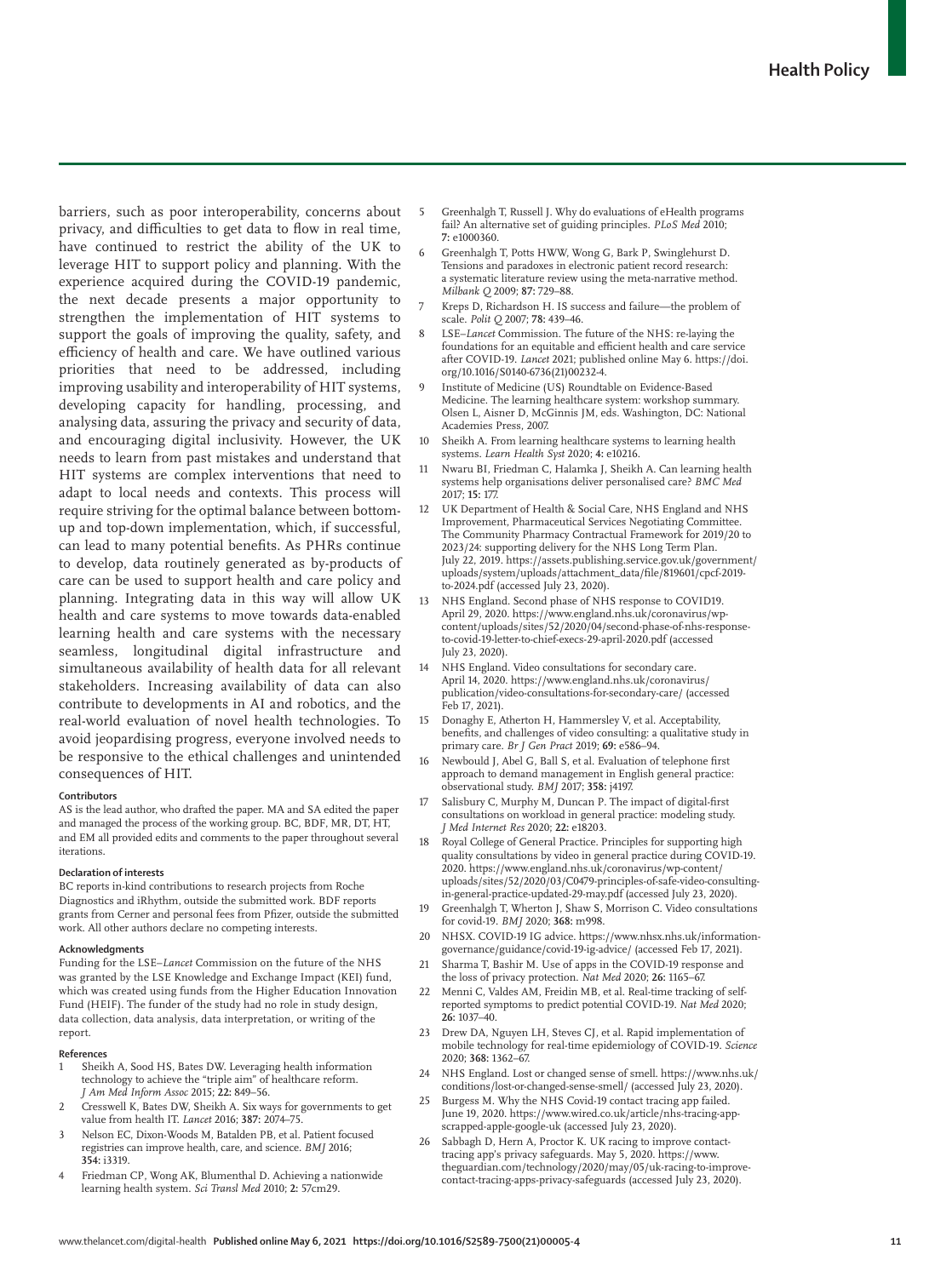- 27 UK Department of Health & Social Care. Next phase of NHS coronavirus (COVID-19) app announced. June 18, 2020. https://www.gov.uk/government/news/next-phase-of-nhscoronavirus-covid-19-app-announced (accessed July 23, 2020).
- 28 NHS Digital. Coronavirus (COVID-19): shielded patients list. 2020. https://digital.nhs.uk/coronavirus/shielded-patient-list (accessed July 23, 2020).
- 29 NHS Digital. COVID-19—high risk shielded patient list identification methodology. June 13, 2020. https://digital.nhs.uk/coronavirus/ shielded-patient-list/methodology (accessed July 23, 2020).
- 30 Docherty AB, Harrison EM, Green CA, et al. Features of 20 133 UK patients in hospital with covid-19 using the ISARIC WHO Clinical Characterisation Protocol: prospective observational cohort study. *BMJ* 2020; **369:** m1985.
- 31 Merrifield N. Renal dialysis patients added as shielding list reaches 1·85m patients. April 28, 2020. http://www.pulsetoday.co.uk/ clinical/clinical-specialties/respiratory-/renal-dialysis-patientsadded-as-shielding-list-reaches-185m-patients/20040708.article (accessed July 23, 2020).
- 32 NHS Digital. Dataset usage. 2020. https://digital.nhs.uk/ coronavirus/shielded-patient-list/methodology/dataset-usage (accessed July 23, 2020).
- Simpson CR, Thomas BD, Challen K, et al. The UK hibernated pandemic influenza research portfolio: triggered for COVID-19. *Lancet Infect Dis* 2020; **20:** 767–69.
- 34 Simpson CR, Robertson C, Vasileiou E, et al. Early pandemic evaluation and enhanced surveillance of COVID-19 (EAVE II): protocol for an observational study using linked Scottish national data. *BMJ Open* 2020; **10:** e039097.
- 35 Price E, MacPhie E, Kay L, et al. Identifying rheumatic disease patients at high risk and requiring shielding during the COVID-19 pandemic. *Clin Med (Northfield Ill)* 2020; **20:** 256–61.
- 36 Campbell D. A GP's verdict on the shielding list: 'it's been really complicated'. May 13, 2020. http://www.theguardian.com/society/ 2020/may/13/a-gps-verdict-on-the-shielding-list-its-been-reallycomplicated (accessed July 23, 2020).
- 37 Torjesen I. Covid-19: charities call for clear advice after "utter mess" of shielding texts. *BMJ* 2020; **369:** m2173.
- 38 Hippisley-Cox J, Clift AK, Coupland CAC, et al. Protocol for the development and evaluation of a tool for predicting risk of shortterm adverse outcomes due to COVID-19 in the general UK population. *medRxiv* 2020; published online June 29. https://doi.org/10.1101/2020.06.28.20141986 (preprint).
- 39 Wales Department of Health and Social Services. Informed health and care: a digital health and social care strategy for Wales. Dec 15, 2015. https://gov.wales/digital-health-and-social-carestrategy (accessed Feb 17, 2021).
- 40 Limb M. Patients in Wales to take control of medical records. *BMJ* 2017; **357:** j2982.
- 41 Health and Social Care Board. eHealth and care strategy. March 2, 2016. https://www.health-ni.gov.uk/publications/ehealthand-care-strategy (accessed July 23, 2020).
- 42 Health and Social Care Board. Creation of single digital health record moves a step closer. June 28, 2018. http://www.hscboard. hscni.net/creation-of-single-digital-health-record-moves-a-stepcloser/ (accessed July 23, 2020).
- 43 Digital Health & Care Scotland. Scotland's digital health and care strategy: enabling, connecting and empowering. April 25, 2018. https://www.gov.scot/publications/scotlands-digital-health-carestrategy-enabling-connecting-empowering/ (accessed July 23, 2020).
- Government Computing Network. NHS Scotland to move to single healthcare digital system. Nov 2, 2018. https://www. governmentcomputing.com/business/news/nhs-scotland-movesingle-healthcare-digital-system (accessed July 23, 2020).
- 45 NHS England. NHS long-term plan. Jan 7, 2019. https://www. longtermplan.nhs.uk/publication/nhs-long-term-plan/ (accessed July 23, 2020).
- 46 UK Department of Health & Social Care. The future of healthcare: our vision for digital, data and technology in health and care. Oct 17, 2018. https://www.gov.uk/government/publications/thefuture-of-healthcare-our-vision-for-digital-data-and-technology-inhealth-and-care/the-future-of-healthcare-our-vision-for-digital-dataand-technology-in-health-and-care (accessed July 23, 2020).
- 47 NHSX. Who we are. https://www.nhsx.nhs.uk/about-us/who-weare/ (accessed July 23, 2020).
- 48 Wachter RM. Making IT Work: harnessing the power of health information technology to improve care in England. August, 2016. https://assets.publishing.service.gov.uk/government/uploads/ system/uploads/attachment\_data/file/550866/Wachter\_Review\_ Accessible.pdf (accessed July 23, 2020).
- 49 Topol EJ. The Topol Review: preparing the healthcare workforce to deliver the digital future. February, 2019. https://topol.hee.nhs.uk/wpcontent/uploads/HEE-Topol-Review-2019.pdf (accessed July 23, 2020).
- 50 Colclough G, Dorling G, Riahi F, Ghafur S, Sheikh A. Harnessing data science and AI in healthcare: from policy to practice. 2018. https://www.wish.org.qa/wp-content/uploads/2018/11/IMPJ6078- WISH-2018-Data-Science-181015.pdf (accessed July 23, 2020).
- 51 Academy of Medical Royal Colleges. Artificial intelligence in healthcare. January, 2019. https://www.aomrc.org.uk/wp-content/ uploads/2019/01/Artificial\_intelligence\_in\_healthcare\_0119.pdf (accessed July 23, 2020).
- 52 Greenhalgh T, Abimbola S. The NASSS Framework—a synthesis of multiple theories of technology implementation. *Stud Health Technol Inform* 2019; **263:** 193–204.
- 53 Greenhalgh T, Wherton J, Papoutsi C, et al. Analysing the role of complexity in explaining the fortunes of technology programmes: empirical application of the NASSS framework. *BMC Med* 2018; **16:** 66.
- 54 Coiera E. Building a national health IT system from the middle out. *J Am Med Inform Assoc* 2009; **16:** 271–73.
- 55 Leung K, Lu-McLean D, Kuziemsky C, et al. Using patient and family engagement strategies to improve outcomes of health information technology initiatives: scoping review. *J Med Internet Res* 2019; **21:** e14683.
- International Organization for Standardization. Ergonomics of human-system interaction—part 210: human-centred design for interactive systems. March 15, 2010. https://www.sis.se/api/ document/preview/912053 (accessed July 23, 2020).
- 57 Coiera E, Ash J, Berg M. The unintended consequences of health information technology revisited. *Yearb Med Inform* 2016; **25:** 163–69.
- 58 Committee on Patient Safety and Health Information Technology, Institute of Medicine. Health IT and patient safety: building safer systems for better care. Washington, DC: National Academies Press, 2011.
- 59 Kroth PJ, Morioka-Douglas N, Veres S, et al. Association of electronic health record design and use factors with clinician stress and burnout. *JAMA Netw Open* 2019; **2:** e199609.
- 60 Cresswell KM, Lee L, Mozaffar H, Williams R, Sheikh A. Sustained user engagement in health information technology: the long road from implementation to system optimization of computerized physician order entry and clinical decision support systems for prescribing in hospitals in England. *Health Serv Res* 2017; **52:** 1928–57.
- 61 Cresswell K, Morrison Z, Crowe S, Robertson A, Sheikh A. Anything but engaged: user involvement in the context of a national electronic health record implementation. *Inform Prim Care* 2011; **19:** 191–206.
- 62 Ratwani RM, Savage E, Will A, et al. Identifying electronic health record usability and safety challenges in pediatric settings. *Health Aff (Millwood)* 2018; **37:** 1752–59.
- 63 Kushniruk A, Hall S, Baylis T, Borycki E, Kannry J. Approaches to demonstrating the effectiveness and impact of usability testing of healthcare information technology. *Stud Health Technol Inform* 2019; **257:** 244–49.
- 64 Geraci A. IEEE standard computer dictionary: compilation of IEEE standard computer glossaries. Piscataway, NJ: IEEE Press, 1991.
- van Mourik MSM, Troelstra A, van Solinge WW, Moons KGM, Bonten MJM. Automated surveillance for healthcare-associated infections: opportunities for improvement. *Clin Infect Dis* 2013; **57:** 85–93.
- 66 Friedberg MW, Chen PG, Van Busum KR, et al. Factors affecting physician professional satisfaction and their implications for patient care, health systems, and health policy. *Rand Health Q* 2014; **3:** 1.
- 67 Wachter R, Goldsmith J. To combat physician burnout and improve care, fix the electronic health record. March 30, 2018. https://hbr. org/2018/03/to-combat-physician-burnout-and-improve-care-fix-theelectronic-health-record (accessed July 23, 2020).
- 68 Castle-Clarke S, Kumpunen S, Machaqueiro S, Curry N, Imison C. Digital requirements for new primary care models. April 7, 2016. https://www.nuffieldtrust.org.uk/research/digital-requirements-fornew-primary-care-models (accessed July 23, 2020).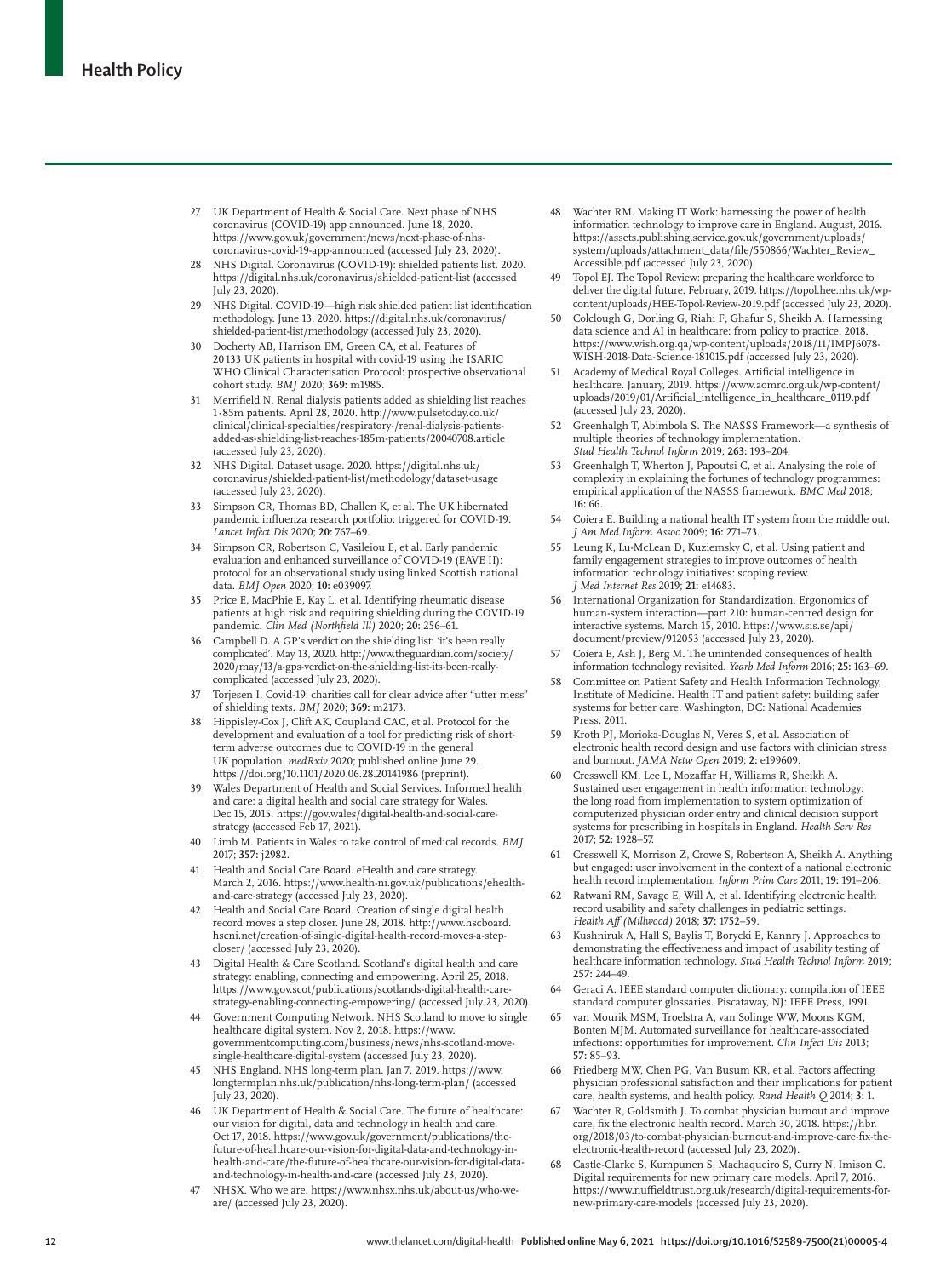- 69 Health & Social Care Information Centre, Directors of Adult Social Services, NHS England. Interoperability handbook. Sept 3, 2015. https://www.england.nhs.uk/digitaltechnology/wp-content/uploads/ sites/31/2015/09/interoperabilty-handbk.pdf (accessed July 23, 2020).
- 70 NHS National Information Board. The forward view into action: paper-free at the point of care. Guidance for developing local digital roadmaps. April, 2016. https://www.england.nhs.uk/ digitaltechnology-old/wp-content/uploads/sites/31/2016/11/develpldrs-guid.pdf (accessed July 23, 2020).
- NHS England. Open API architecture policy. May, 2014. https://www.england.nhs.uk/wp-content/uploads/2018/09/openapi-policy.pdf (accessed July 23, 2020).
- 72 NHS Digital. SNOMED CT. https://digital.nhs.uk/services/ terminology-and-classifications/snomed-ct (accessed July 23, 2020).
- NHS England. Guidance on the NHS Standard Contract requirements on discharge summaries and clinic letters and on interoperability of clinical IT systems. August, 2018. https://www. england.nhs.uk/wp-content/uploads/2018/09/interoperabilitystandard-contract-guidance.pdf (accessed July 23, 2020).
- 74 Vayena E, Dzenowagis J, Brownstein JS, Sheikh A. Policy implications of big data in the health sector. *Bull World Health Organ* 2018; **96:** 66–68.
- 75 Cresswell K, McKinstry B, Wolters M, Shah A, Sheikh A. Five key strategic priorities of integrating patient generated health data into United Kingdom electronic health records. *J Innov Health Inform* 2019; **25:** 254–59.
- 76 NHS Digital. Hospital episode statistics (HES). https://digital.nhs. uk/data-and-information/data-tools-and-services/data-services/ hospital-episode-statistics (accessed July 23, 2020).
- 77 Bacon S, Goldacre B. Barriers to working with National Health Service England's open data. *J Med Internet Res* 2020; **22:** e15603.
- 78 Sood H, NcNeil K, Keogh B. Chief clinical information officers: clinical leadership for a digital age. *BMJ* 2017; **358:** j3295.
- Anderson M, O'Neill C, Macleod Clark J, et al. Securing a sustainable and fit-for-purpose health and care workforce. *Lancet* 2021; published online May 6. https://doi.org/10.1016/ S0140-6736(21)00231-2.
- Kruse CS, Frederick B, Jacobson T, Monticone DK. Cybersecurity in healthcare: a systematic review of modern threats and trends. *Technol Health Care* 2017; **25:** 1–10.
- 81 Mansfield-Devine S. Leaks and ransoms—the key threats to healthcare organisations. *Netw Secur* 2017; **2017:** 14–19.
- Martin G, Ghafur S, Kinross J, Hankin C, Darzi A. WannaCrya year on. *BMJ* 2018; **361:** k2381.
- 83 UK Department of Health & Social Care. Lessons learned: review of the WannaCry ransomware cyber attack. February, 2018. https://www.england.nhs.uk/wp-content/uploads/2018/02/lessonslearned-review-wannacry-ransomware-cyber-attack-cio-review.pdf (accessed July 23, 2020).
- 84 NHS Digital. TPP type 2 issue. 2018. https://digital.nhs.uk/services/ gp-systems-of-choice/tpp-type-2-issue (accessed July 23, 2020).
- 85 UK Information Commissioner's Office. Guide to the General Data Protection Regulation. May 25, 2018. https://www.gov.uk/ government/publications/guide-to-the-general-data-protectionregulation (accessed July 23, 2020).
- Turvey C, Klein D, Fix G, et al. Blue Button use by patients to access and share health record information using the Department of Veterans Affairs' online patient portal. *J Am Med Inform Assoc* 2014; **21:** 657–63.
- 87 Le Bris A, El Asri W. State of cybersecurity and cyber threats in healthcare organizations: applied cybersecurity strategy for managers. Jan 10, 2017. https://blogs.harvard.edu/cybersecurity/ files/2017/01/risks-and-threats-healthcare-strategic-report.pdf (accessed July 23, 2020).
- 88 Cavallaro F, Lugg-Wilder F, Cannings-John R, Harron K. Reducing barriers to data access for research in the public interest lessons from covid-19. July 6, 2020. https://blogs.bmj.com/ bmj/2020/07/06/reducing-barriers-to-data-access-for-research-in-thepublic-interest-lessons-from-covid-19/ (accessed July 23, 2020).
- 89 UK Department of Health and Social Care. Coronavirus (COVID-19): notification to organisations to share information. April 1, 2020. https://www.gov.uk/government/publications/ coronavirus-covid-19-notification-of-data-controllers-to-shareinformation (accessed July 23, 2020).
- UK Government. The Data Protection, Privacy and Electronic Communications (Amendments etc) (EU Exit) Regulations 2019. Feb 28, 2019. https://www.legislation.gov.uk/uksi/2019/419/ introduction/made (accessed July 23, 2020).
- 91 Office for National Statistics. Exploring the UK's digital divide. March 4, 2019. https://www.ons.gov.uk/peoplepopulation andcommunity/householdcharacteristics/homeinternetand socialmediausage/articles/exploringtheuksdigitaldivide/2019-03-04 (accessed July 23, 2020).
- Borg K, Boulet M, Smith L, Bragge P. Digital inclusion & health communication: a rapid review of literature. *Health Commun* 2018; **0:** 1–9.
- 93 Honeyman M, Dunn P, McKenna H. A digital NHS? An introduction to the digital agenda and plans for implementation. Sept 6, 2016. https://www.kingsfund.org.uk/publications/digital-nhs (accessed July 23, 2020).
- 94 Good Things Foundation. Health & digital: reducing inequalities, improving society. July, 2016. https://www.goodthingsfoundation. org/research-publications/health-digital-evaluation-wideningdigital-participation-programme (accessed July 23, 2020).
- 95 Gann B. Digital inclusion in health and care in Wales. November, 2018. https://wales.coop/wp-content/uploads/2019/02/ Digital-Inclusion-and-Health-in-Wales-Eng-full-report.pdf (accessed July 23, 2020).
- 96 UK Research and Innovation. Preliminary trial results find antiviral drug lopinavir/ritonavir does not reduce death in hospitalised patients with COVID-19. June 30, 2020. https://www.ukri.org/ news/antiviral-drug-lopinavir-ritonavir-doesnt-reduce-death/ (accessed July 23, 2020).
- 97 Saria S, Butte A, Sheikh A. Better medicine through machine learning: what's real, and what's artificial? *PLoS Med* 2018; **15:** e1002721.
- Rahim A. The role of CCIOs in digital transformation of the NHS Jan 9, 2019. https://www.england.nhs.uk/blog/the-role-of-ccios-indigital-transformation-of-the-nhs/ (accessed July 23, 2020).
- 99 NHS England. NHS Digital Academy. https://www.england.nhs.uk/ digitaltechnology/nhs-digital-academy/ (accessed July 23, 2020).
- 100 De Lusignan S, Barlow J, Scott PJ. Genesis of a UK Faculty of Clinical Informatics at a time of anticipation for some, and ruby, golden and diamond celebrations for others. *J Innov Health Inform* 2018; **24:** 344–46.
- 101 The Chartered Institute for IT. Federation for Informatics Professionals—FEDIP. https://www.bcs.org/membership/getregistered/federation-for-informatics-professionals-fedip/ (accessed July 23, 2020).
- 102 Smith R. Ten years of working towards patients controlling their own health records. Sept 4, 2018. https://blogs.bmj.com/ bmj/2018/09/04/richard-smith-ten-years-of-working-towardspatients-controlling-their-own-health-records/ (accessed July 23, 2020).
- 103 Digital Health. Northern Ireland ECR—five years transforming care. Nov 22, 2018. https://www.digitalhealth.net/2018/11/northernireland-ecr-5-years-transforming-care/ (accessed July 23, 2020).
- 104 UCLPartners. Discovery East London—linking data to improve health care. 2018. https://uclpartners.com/discovery-east-londonlinking-data-improve-health-care/ (accessed July 23, 2020).
- 105 Foley T. East London Patient Record. http://www. learninghealthcareproject.org/section/evidence/39/141/east-londonpatient-record (accessed July 23, 2020).
- 106 Salford Together. Sharing medical and care records. http://www. salfordtogether.com/our\_plans/sharing-medical-care-records/ (accessed July 23, 2020).
- 107 New JP, Bakerly ND, Leather D, Woodcock A. Obtaining real-world evidence: the Salford Lung Study. *Thorax* 2014; **69:** 1152–54.
- 108 Centers for Medicare & Medicaid Services. Policies and technology for interoperability and burden reduction. https://www.cms.gov/ Regulations-and-Guidance/Guidance/Interoperability/index#CMS-Interoperability-and-Patient-Access-Final-Rule (accessed Feb 17, 2021).
- The Office of the National Coordinator for Health Information Technology. Connecting health and care for the nation: a shared nationwide interoperability roadmap. https://www.healthit.gov/ sites/default/files/hie-interoperability/nationwide-interoperabilityroadmap-final-version-1.0.pdf (accessed July 23, 2020).